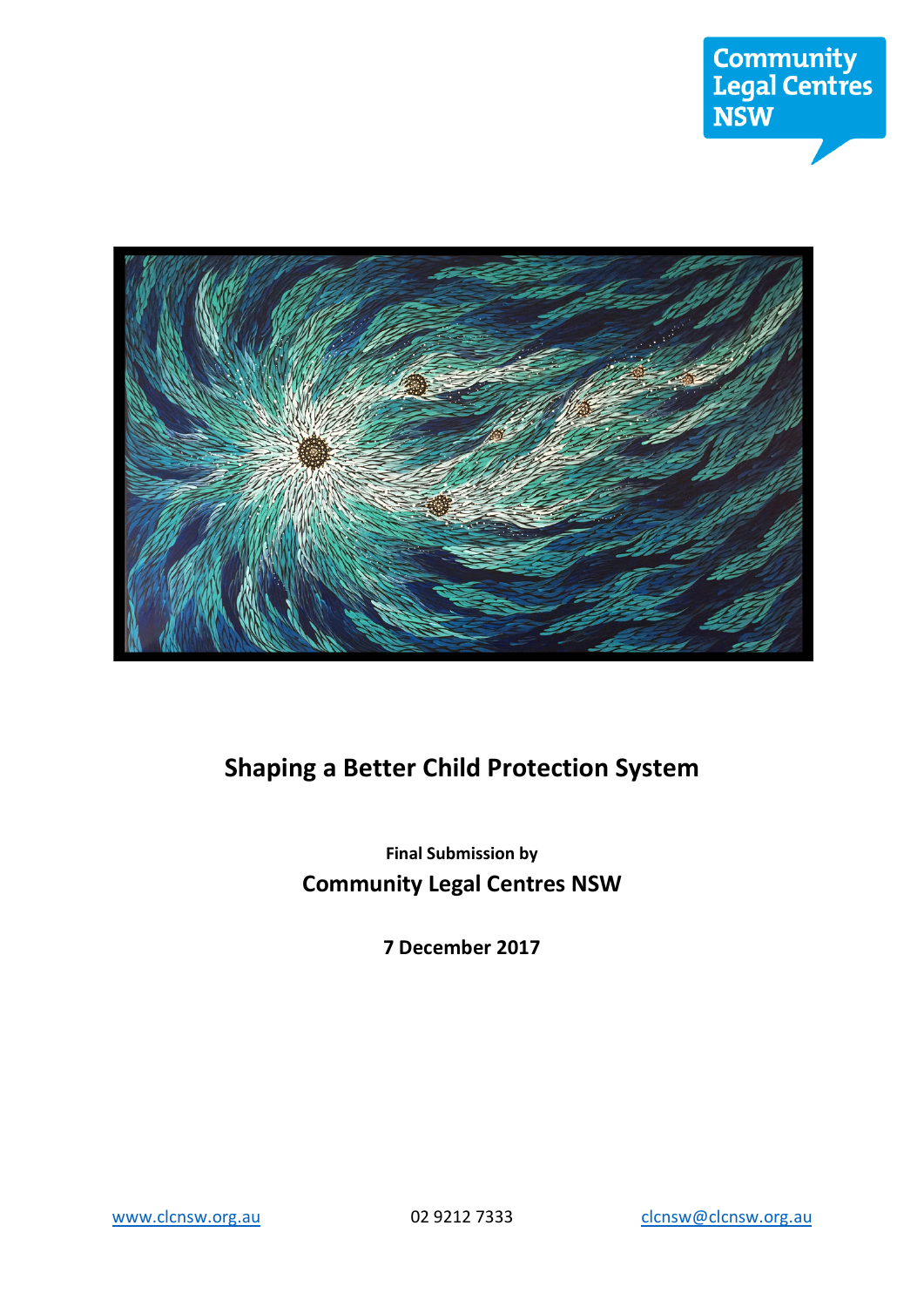# Table of Contents

| 3.2 Aboriginal and Torres Strait Islander children in the Child Protection system  6 |  |
|--------------------------------------------------------------------------------------|--|
|                                                                                      |  |
| 4. Responding to the Shaping a Better Child Protection System Discussion Paper 10    |  |
|                                                                                      |  |
|                                                                                      |  |
|                                                                                      |  |
|                                                                                      |  |
|                                                                                      |  |
|                                                                                      |  |
|                                                                                      |  |
|                                                                                      |  |
|                                                                                      |  |
|                                                                                      |  |
| 5.1 Community legal centres: supporting families in the child protection system 18   |  |
|                                                                                      |  |
|                                                                                      |  |
|                                                                                      |  |
|                                                                                      |  |
|                                                                                      |  |
|                                                                                      |  |
| 5.3 Aboriginal and Torres Strait Islander families: collaborating for change  24     |  |

*We acknowledge the Gadigal People of the Eora Nation, on whose traditional lands we work.*

Cover Artist : Anthony Walker

Language group: Yiman/Gurreng Gurreng

Title: Seven Sister Increase Song Cycle

Description: Depicts the Seven Sister star constellation (The Pleiades ) being "Sung Up" by men from Anthony's grandfather's language group, Yiman.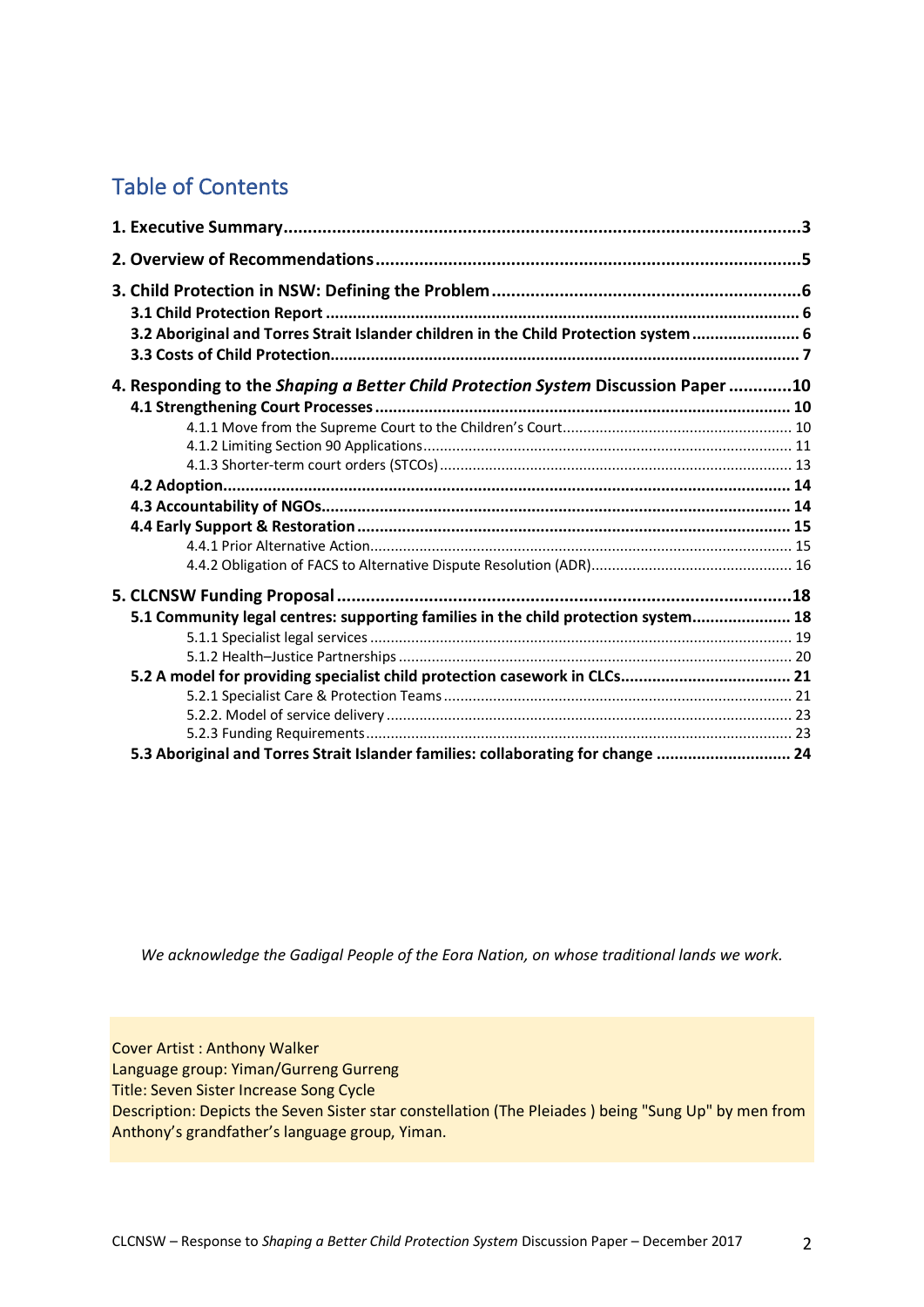## 1. Executive Summary

Community Legal Centres NSW (CLCNSW) welcomes the opportunity to provide a response to the 2017 *Shaping a Better Child Protection System* Discussion Paper. CLCNSW is the peak body for 37 community legal centres in NSW. Over the past 40 years, community legal centres have been a cornerstone of access to justice for socially and economically disadvantaged groups in NSW.

The majority of community legal centres work in the area of child protection, providing help and support to parents, grandparents, families, children, carers, guardians – all the different types of people involved. CLCs work collaboratively with government agencies and nongovernment organisations to help these people navigate the system, with a primary outcome of providing early support to solve problems effectively and avoid escalated issues down the road.

Twelve CLCs currently receive a limited amount of Care Partner funding via Legal Aid NSW to work in this area. This submission, besides addressing a number of questions posed in the Discussion Paper, contains a detailed proposal for increased funding for community legal centres to engage in care and protection work.

If you have any questions about this submission, please contact our Advocacy & Communications Coordinator, Mark Riboldi via 02 9212 7333 or mark.riboldi@clcnsw.org.au.

Regards,

ontea

Polly Porteous **Executive Director**  Community Legal Centres NSW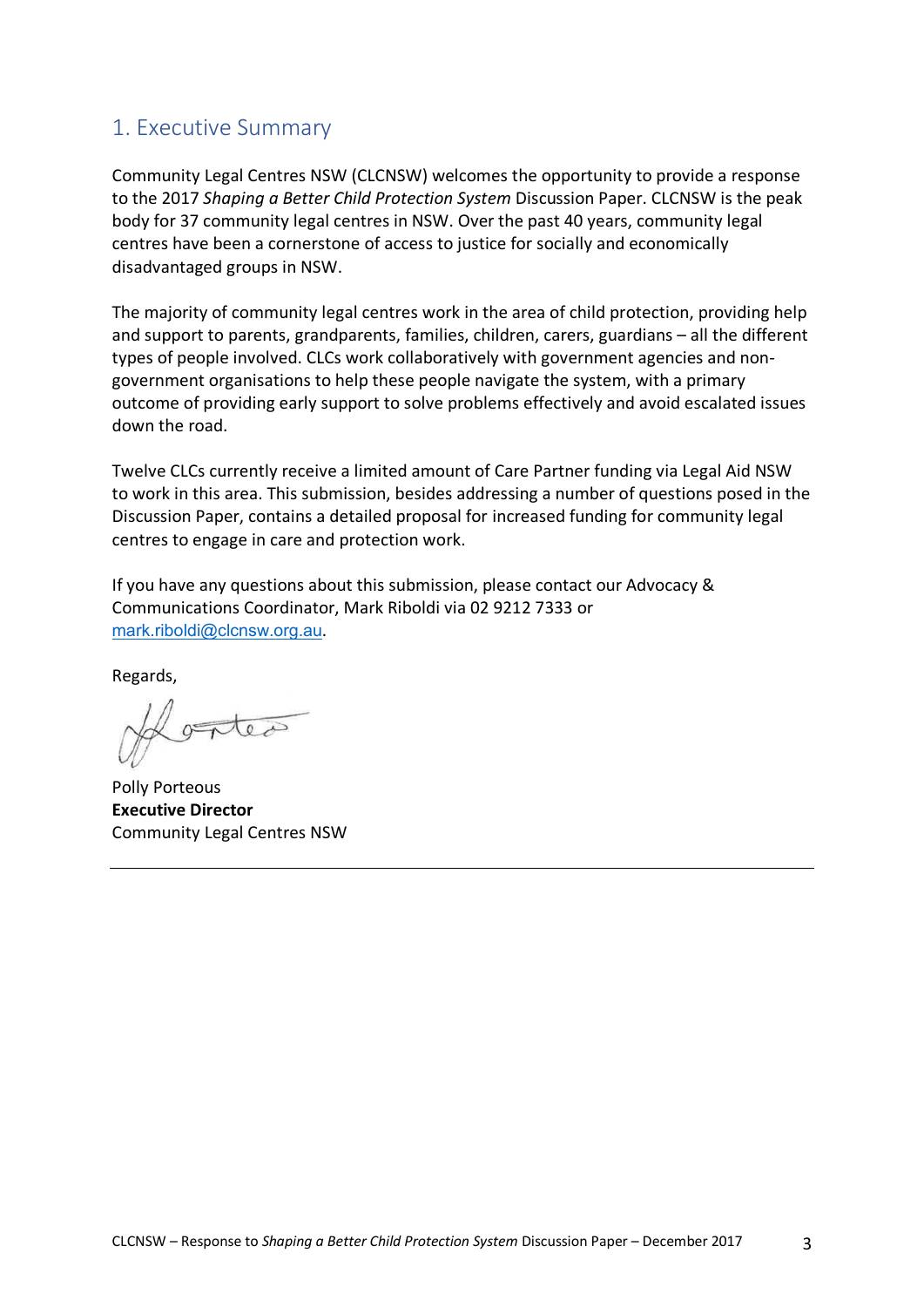The following community legal centres have provided explicit endorsement of this submission, including via contributing to its formulation:



We would also like to thank the CLCNSW Care & Protection Network, as well as Robyn Roelandts and Thea Deakin-Greenwood, for their contributions to developing the CLC Care & Protection Model.

We would further like to acknowledge the input of Wirringa Baiya Aboriginal Women's Legal Centre, Public Interest Advocacy Centre, Hume Riverina Community Legal Service, Macarthur Legal Centre, knowmore, Intellectual Disability Rights Service and Redfern Legal Centre, in providing case studies to support this submission.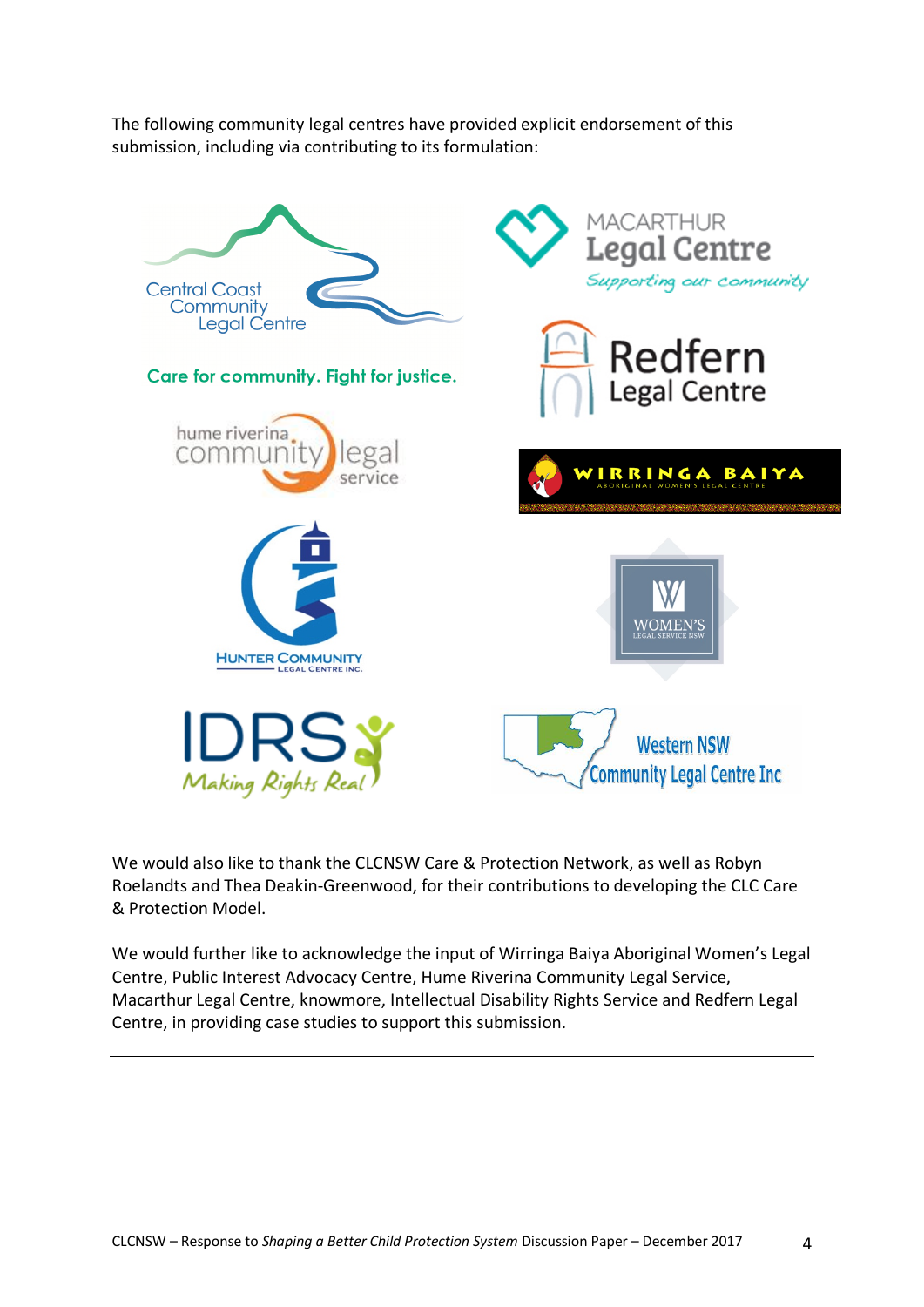## 2. Overview of Recommendations

Community Legal Centres NSW recommends that:

- 1. The Children's Court should not be the conferred jurisdiction to make adoption orders.
- 2. There is no need to further limit section 90 applications due to the impact that this may have on the ability of parents to commence rehabilitation and ultimately seek restoration of their children.
- 3. Shorter Term Court Orders be implemented to focus on family preservation and restoration.
- 4. The Department should enforce and better regulate compliance of NGOs with outcomes of mediation; NGOs should be accountable for decisions they make around contact between children and their parents, family members and/or guardians, and face consequences when they do not comply.
- 5. Every parent, family member and/or guardian should have the opportunity to receive one-off free, accessible legal advice before entering into the NSW child protection processes with FACS, Family Group Conferencing or the NSW Children's Court.
- 6. People and communities with specialist needs, for example people with cognitive disabilities and Aboriginal and Torres Strait Islander people, should receive specialist support, including legal support prior to and throughout ADR.
- 7. Increased funding be provided to the CLC sector, on top of the limited Care Partner funding via Legal Aid NSW, to provide early intervention legal advice and support for people involved in the care and protection system. This is estimated at \$4.7 million per annum.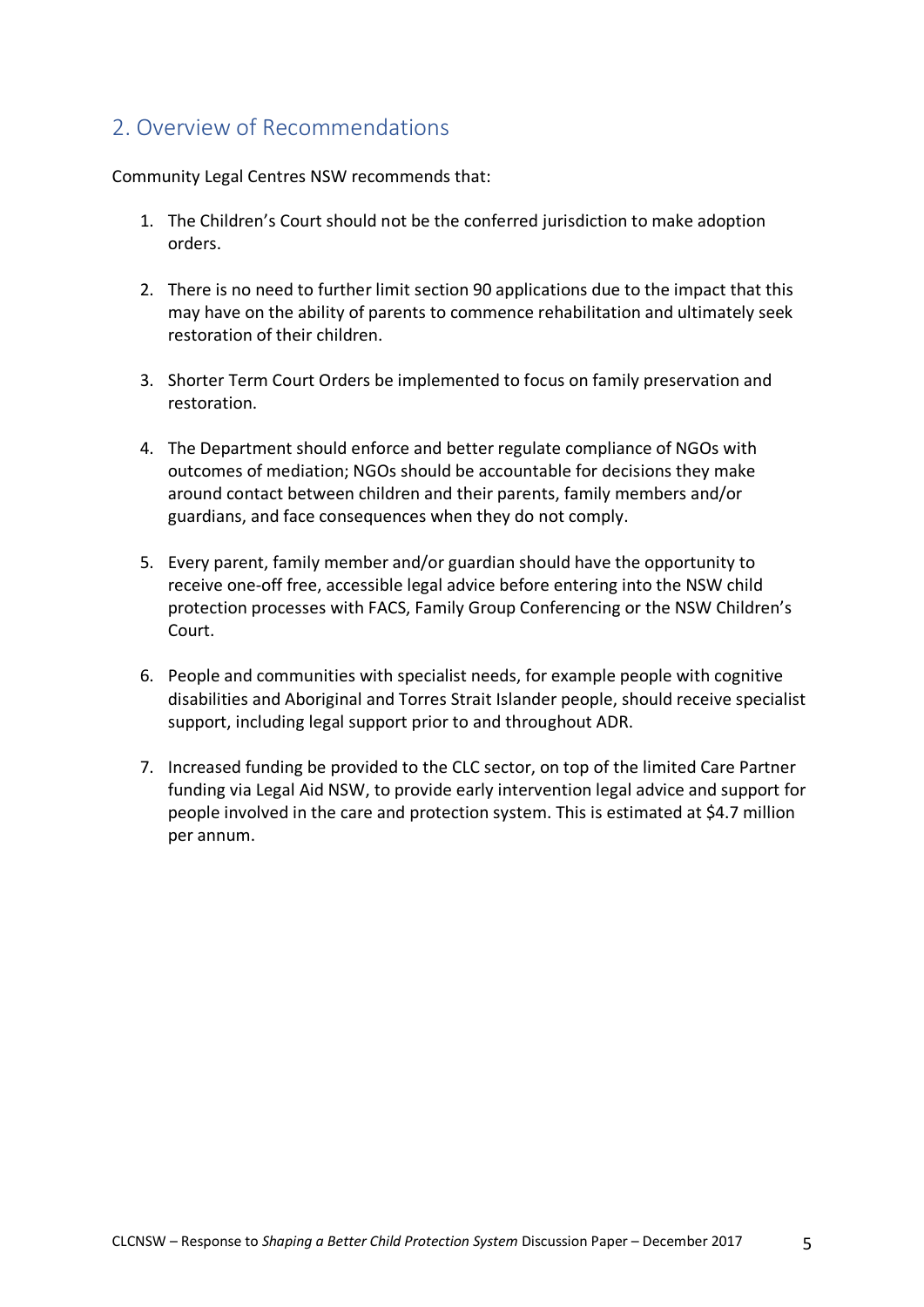# 3. Child Protection in NSW: Defining the Problem

## 3.1 Child Protection Report

The NSW Legislative Council General Purpose Standing Committee recently published one of the most comprehensive reviews of the child protection and out of home care system in NSW, the "Child Protection Report"<sup>1</sup>. This review adds to a body of literature<sup>2</sup> that has elucidated the historical and ongoing features and impacts of the child protection system, and the pressing conundrum of the rate of children, particularly Aboriginal and Torres Strait Islander children, being placed in out of home care.

In addition to family separation, the learnings have told us that unresolved and ongoing trauma and loss, past and current child welfare policies, socio-economic disadvantage, substance abuse, domestic violence and mental illness, are key to understanding the crises within our current child protection system. The ongoing impact of these factors and the social and economic cost of children in out of home care, cannot be underestimated.

The scale of the problem facing child protection services in NSW was highlighted in the evidence provided by Family and Community Services (FACS) to the review, which included that in 2015-2016:

- 196,874 reports were made to the Child Protection Helpline but less than half were found to be at Risk Of Significant Harm (ROSH).3
- 17,585 children and young people were in out of home care.<sup>4</sup>
- 36% of the children in OOHC are Aboriginal and Torres Strait Islander, and
- Three quarters of the children reported to FACS had been the subject of at least one prior report.5

## 3.2 Aboriginal and Torres Strait Islander children in the Child Protection system

Aboriginal and Torres Strait Islander children are vastly over-represented in the Australian out-of-home-care system. As of June 2016, approximately 36% of children in out-of-homecare in Australia were identified as Aboriginal or Torres Strait Islander, despite Aboriginal

www.aph.gov.au/Parliamentary\_Business/Committees/Senate/.../Out\_of\_home\_care

 $\overline{a}$ 

<sup>&</sup>lt;sup>1</sup> New South Wales Legislative Council. General Purpose Standing Committee No. 2 Child Protection. Report 46 – March 2017.

<sup>&</sup>lt;sup>2</sup> "Bringing them home. Report of the National Inquiry into the Separation of Aboriginal and Torres Strait Islander Children from Their Families" April 1997. Sydney. Human Rights and Equal Opportunity Commission. 1997. https://www.humanrights.gov.au/publications/bringing-them-home-appendix-9-recommendations

More recently, "Out of Home Care Senate Inquiry 2015" The Senate. Community Affairs References Committee. Out of home care. August 2015 Commonwealth of Australia. 2015. ISBN 978-1-76010-264

<sup>&</sup>lt;sup>3</sup> 78,186 children were found to be at ROSH.

<sup>4</sup> Forecast to increase to 22,400 children by 2016-2017

<sup>A</sup>ustralian Institute of Health and Welfare (AIHW) "*Child protection Australia 2015–16", March 2017;* Royal Commission into Institutional Responses to Child Sexual Abuse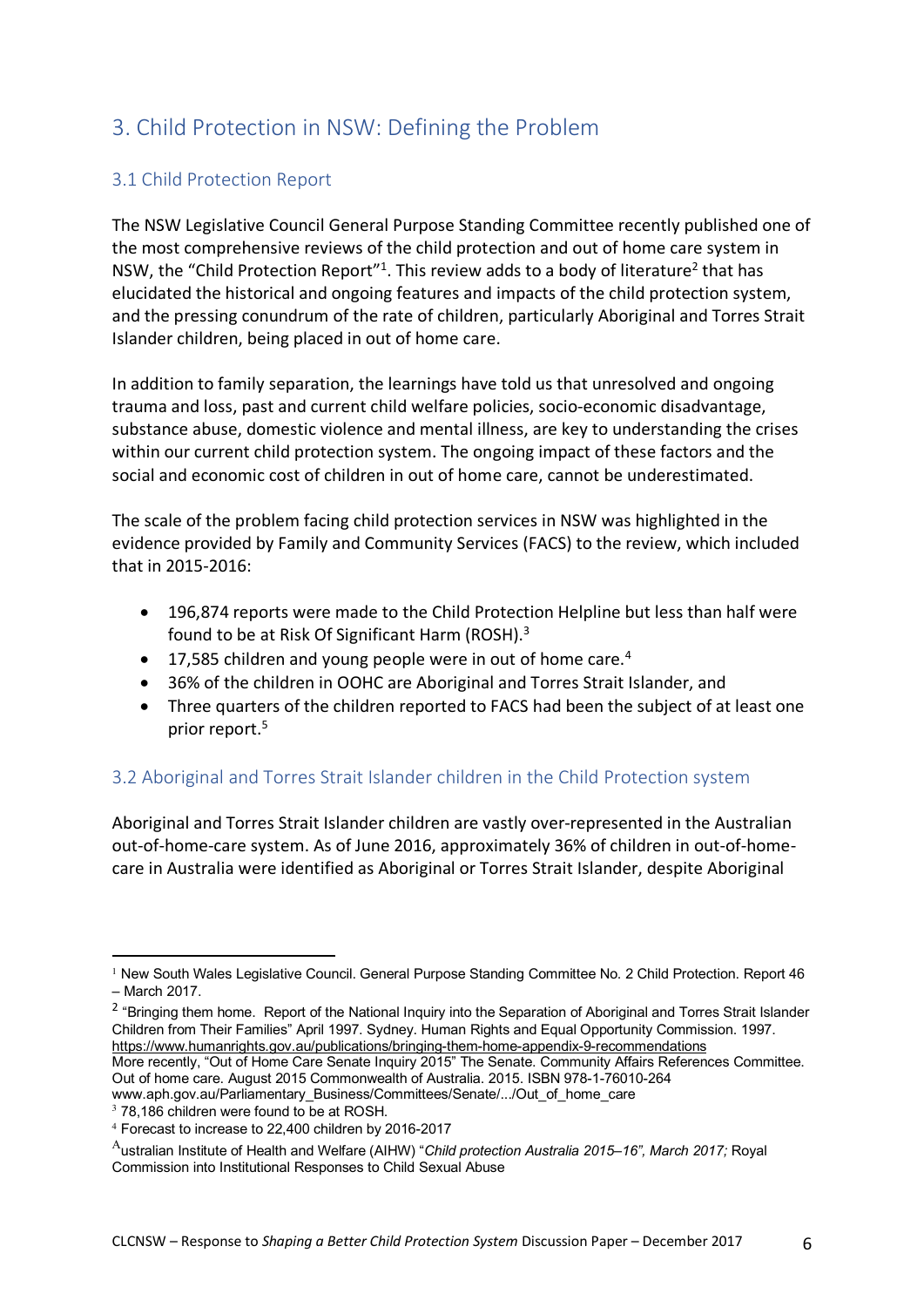and Torres Strait Islander peoples making up approximately 3% of the Australian population. 6

There are complex and varied reasons for the high representation of Aboriginal and Torres Strait Islander children in child protection and out-of-home-care services, connected to past policies and practices which have set the trajectory of the child removal trends of today.

As stated by the Australian Institute of Family Studies:

'Poverty, assimilation policies, intergenerational trauma and discrimination and forced child removals have all contributed to the over-representation of Aboriginal and Torres Strait Islander children in care, as have cultural differences in childrearing practices and family structure'.<sup>7</sup>

In NSW, 7.2% of Aboriginal and Torres Strait Islander children are in out-of-home-care. In comparison, 0.7% of non-Aboriginal children are in out-of-home-care. The ratio of Aboriginal to non-Aboriginal children in out-of-home-care is around ten to one. Rates of removal of Aboriginal children are staggeringly high, and have continued to steadily increase over the past few years. As such, all recommendations regarding the child protection system should take into account the specific needs of Aboriginal and Torres Strait Islander children and families, this includes the removal of children from families being an extreme measure of last resort.<sup>8</sup>

Broadly, governments need to invest in and get behind community-led and communitydriven early support services and justice reinvestment in areas that address issues such as domestic and family violence, mental health, drug and alcohol, housing and homelessness.

## 3.3 Costs of Child Protection

 $\overline{a}$ 

Currently, more than half of FACS funding on child protection is directed toward provision of out of home care<sup>9</sup> (OOHC) services and other reactive statutory interventions for children found to be "at risk of significant harm" (ROSH). In 2016-17 the budgeted expenditure for child protection related services was approximately \$1.9 billion, which was distributed as follows:

<sup>6</sup> 'Aboriginal and Torres Strait Islander population estimates, 2011 - preliminary', Australian Bureau of Statistics 12/2012. Source: https://www.creativespirits.info/aboriginalculture/people/aboriginal-population-inaustralia#ixzz4zsS7kSOf

<sup>7</sup> Australian Institute of Family Studies, *Child protection and Aboriginal and Torres Strait Islander children.* August 2017. https://aifs.gov.au/cfca/publications/child-protection-and-aboriginal-and-torres-strait-islander-children <sup>8</sup> ibid.

<sup>9</sup> New South Wales Legislative Council. General Purpose Standing Committee No. 2 Child Protection. Report 46 – March 2017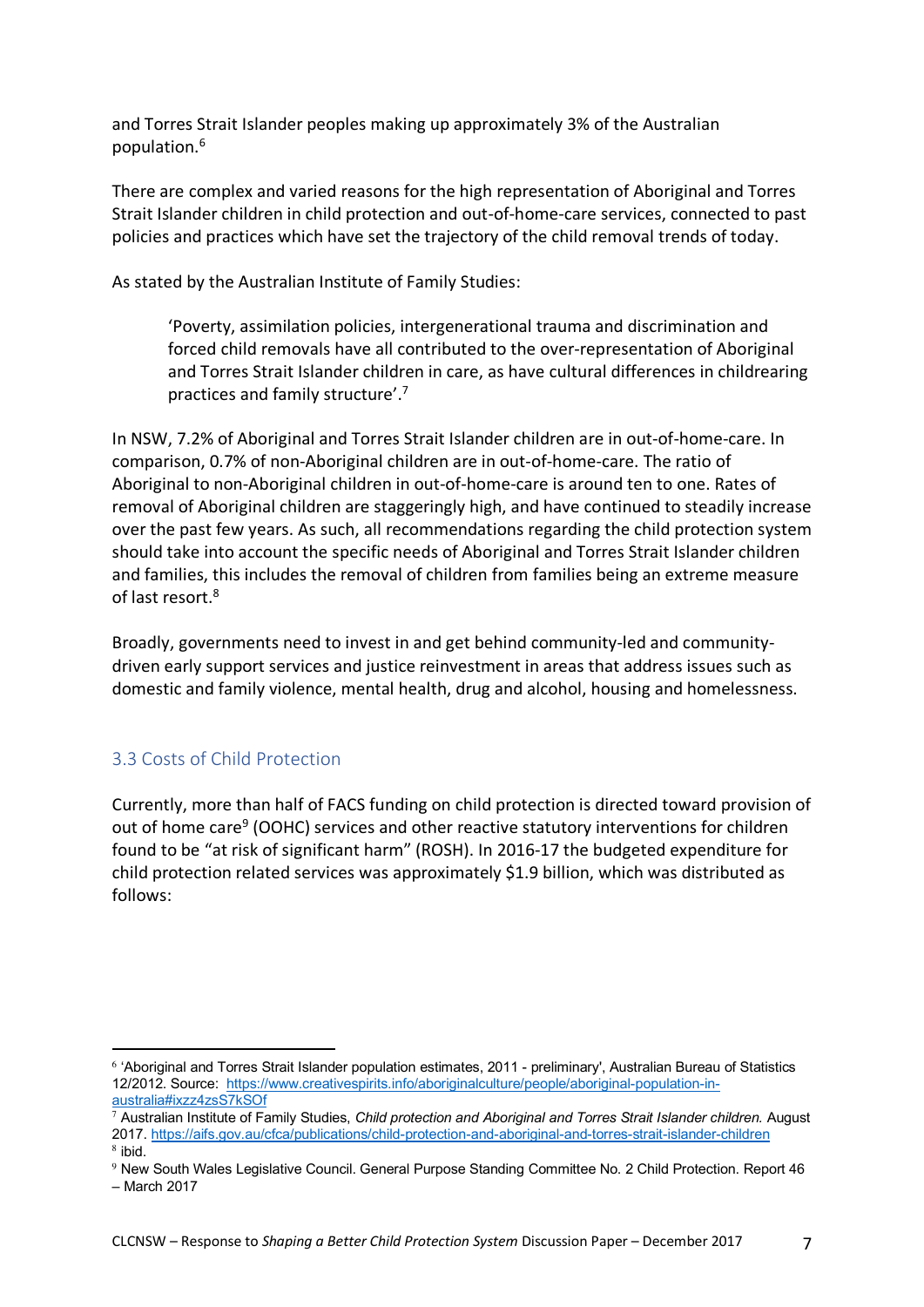

*Source: New South Wales Legislative Council. General Purpose Standing Committee No. 2 Child Protection. Report 46 – March 2017.*

While the majority of FACS spending goes towards families at ROSH (such as OOHC), the majority of reports<sup>10</sup> to the Child Protection Helpline relate to non-ROSH matters. These matters commonly result in either no action being taken OR a referral to NGO support agencies, or to a family referral service (FRS).<sup>11</sup>

This inversion of FACS spending on reactive rather than proactive policies has resulted in many reviews recommending a revision of spending priorities to focus more on policies and practices structured around early support and prevention frameworks, including a greater role for NGO rather than government agency responses. In light of this literature, FACS have accepted that the system need urgent reform in order to provide a service system that is:

- Flexible focusing on client needs rather than program guidelines
- Locally responsive working to the strengths, assets and needs of local communities
- Evidence based grounded in what we know works and building on that knowledge
- Adaptive continuously improving and responding to change; and
- Client centred working with the person and family to address their needs.<sup>12</sup>

To move towards such a system, FACS has undertaken a number of reforms in order to improve intake, assessment and system navigation architecture and to ensure that vulnerable families are identified and supported before their issues escalate to the point that children are at significant risk of harm. The principles of the redesign will include:

• reducing the duplication of service between statutory and non-statutory pathways;

 $\overline{a}$ 

<sup>10</sup> Australian Institute of Health and Welfare (AIHW) "*Child protection Australia 2015–16", March 2017;* Royal Commission into Institutional Responses to Child Sexual Abuse

 $11$  Ibid.

 $12$  Family and Community Services website http://www.community.nsw.gov.au/for-agencies-that-work-withus/early-intervention-services/targeted-earlier-intervention-reform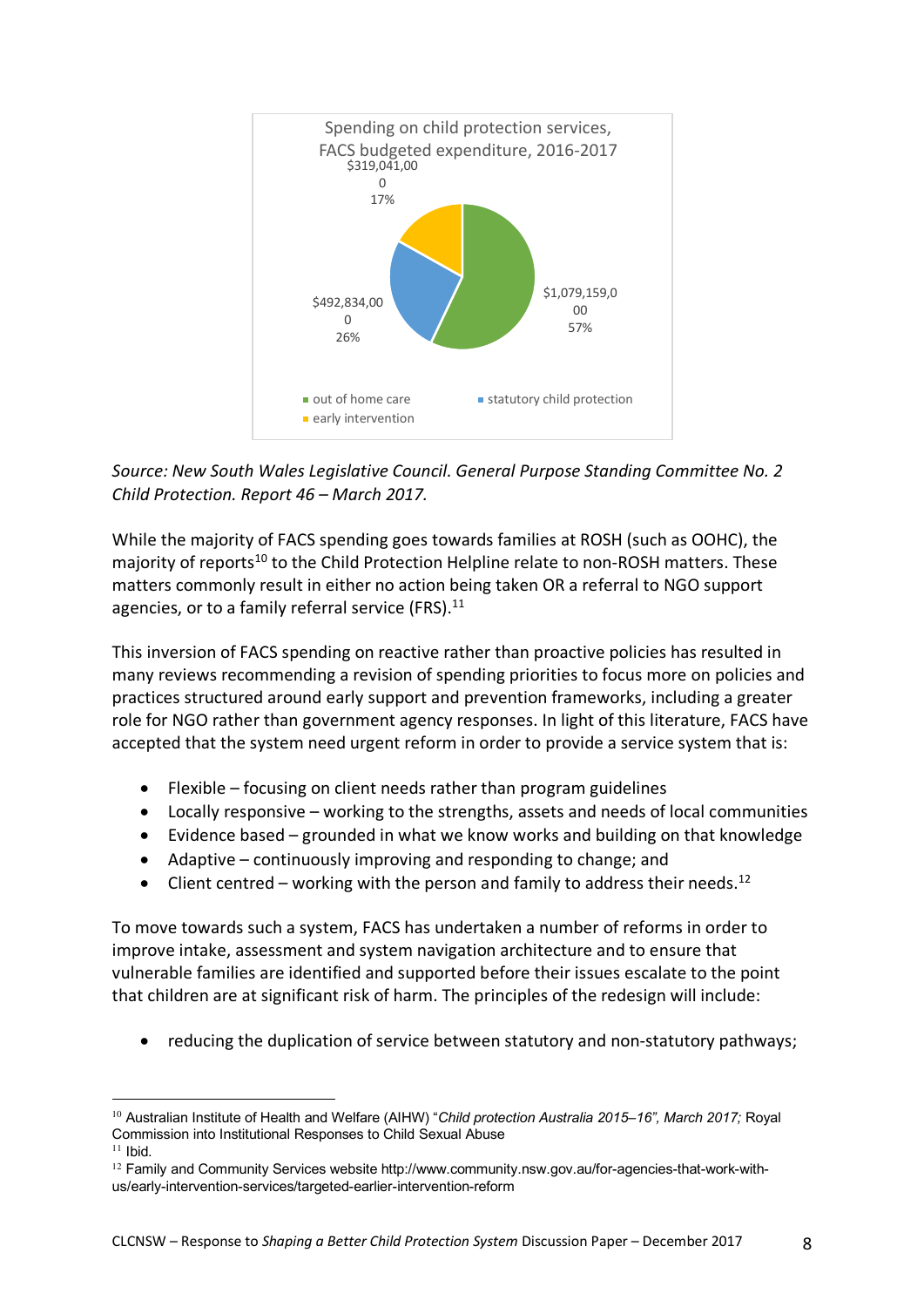- enabling better responses for children and families below the statutory risk threshold;
- increasing opportunities for early intervention; and
- avoiding entries to out of home care.

CLCs see these reforms as a positive step and with appropriate funding, are willing and able to step in and play an active role in supporting the achievement of these goals.

Further details regarding the role CLCs can play in implementing these reforms are provided in Section 5.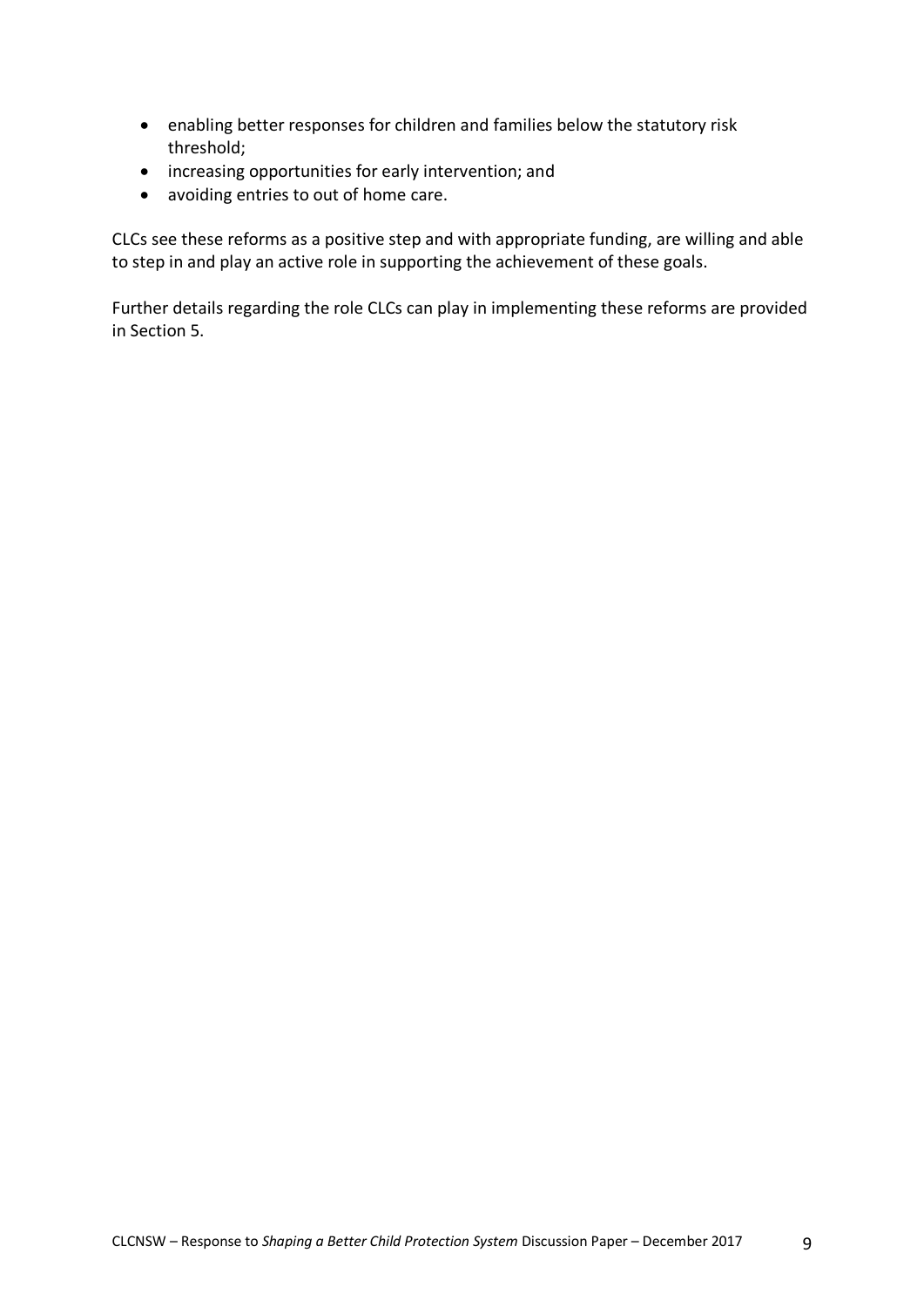# 4. Responding to the *Shaping a Better Child Protection System* Discussion Paper

In this section, CLCNSW is responding directly to the questions raised in the Discussion Paper. We also note that the Department should take note of the individual submissions of our member organisations for a more detailed response to some of these areas.

## 4.1 Strengthening Court Processes

### 4.1.1 Move from the Supreme Court to the Children's Court

Question 37 of the *Shaping a Better Child Protection System* discussion paper asks:

"*Should the Children's Court be conferred jurisdiction to make adoption orders where there are child protection concerns? If so, why? If not, why not?"*

As noted in the Discussion Paper, this proposal was canvassed by the NSW Government in 2012 but it was not supported by stakeholders and it was not pursued. CLCNSW is of the opinion that the Children's Court should not be the conferred jurisdiction to make adoption orders.

Some of the concerns of stakeholders who made submissions to the 2012 consultation include:

- "The possible creation of a 'two-tiered' adoption system with adoption under the inter-country and local adoptions programs continuing to be heard in the NSW Supreme Court
- The capacity of the Children's Court to manage adoption matters given its current workload and the lack of specialist Children's Court magistrates in regional and remote areas
- The suitability and expertise of Local Court magistrates, when they preside over care matters, to deal with adoption applications
- A likely substantial increase in contested adoption matters and appeals, requiring a significant increase in resources to defend those matters and time delays
- Children's Court magistrates facing applications to disqualify themselves from hearing adoption proceedings where they have determined that the same child cannot be restored, and
- Greater scope for inconsistencies in decision-making. $"13"$

 $\overline{a}$ 

The return of this proposal comes with the stipulation that if the jurisdiction for making adoption orders is transferred to the Children's Court, adoption orders would only be made by specialist Children's Magistrates. However, even with this amendment, there are significant risks associated with the proposed change.

<sup>13</sup> Family and Community Services NSW. *A Safe Home for Life* report on the outcomes of public consultation on the child protection legislative reforms discussion paper 2012. November 2012.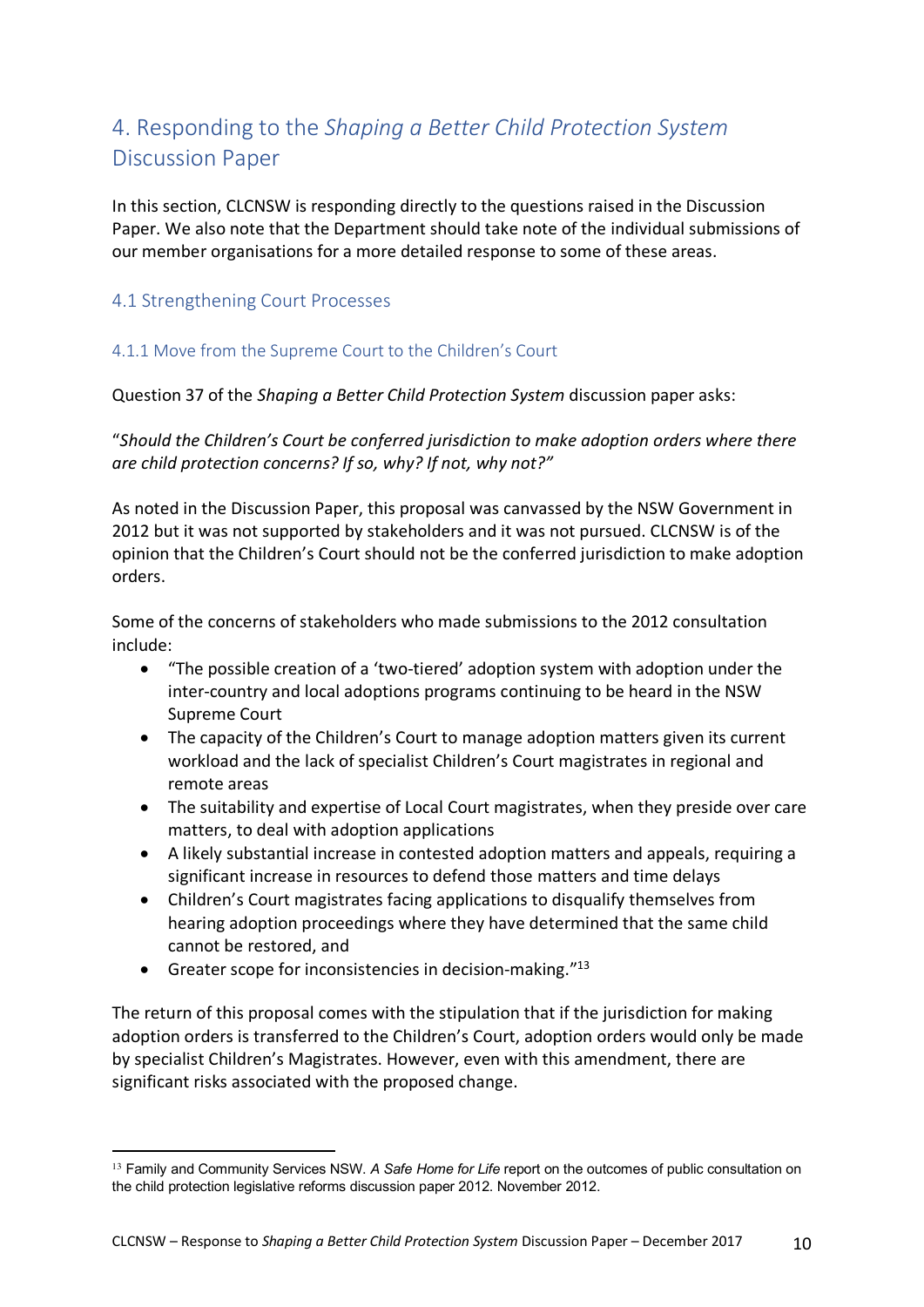This proposed change will function to streamline and fast-track adoption and permanent placement solutions for children in Care. While there are potential benefits in some cases to this fast-tracking, these changes will have the potential to estrange children from parents who may in future become able to care for their own children. In the long term, it may not be better for children to be fast-tracked to a permanent adoption solution. Additionally, research from the CREATE Foundation indicates that young people leaving care overwhelmingly wanted to return to their birth families.

NB: Women's Legal Service NSW discusses this issue in greater depth in their submission. CLCNSW endorses the positions and recommendations put forth by WLSNSW.

**Recommendation: The Children's Court should not be the conferred jurisdiction to make adoption orders.**

### 4.1.2 Limiting Section 90 Applications

Question 34 of the Discussion Paper asks:

"*In what circumstances do you think that section 90 applications should be limited?"*

CLCNSW believes that limiting section 90 options will inhibit restoration of children to rehabilitated parents, usually mothers, who have established lives free from domestic violence, and will prevent other family members from seeking the placement of children into their care. As such, no further limit should be put on them.

For example, there may be parents struggling with drug addiction who initially consent to guardianship orders. They may then spend several years rehabilitating and overcoming their addiction and then wish to regain guardianship of their children. A limiting of section 90 applications could mean that these parents may never again regain guardianship of their children. This may de-incentivise rehabilitation and restoration.

The Discussion Paper argues that section 90 applications can become a barrier to placement stability and can delay adoption proceedings. However, in our opinion, section 90 serves an important function in ensuring that when circumstances significantly change, restoration of children and young people to their parents can be brought about.

**Recommendation: There is no need to further limit section 90 applications due to the impact that this may have on the ability of parents to commence rehabilitation and ultimately seek restoration of their children.**

**Case Study: Section 90 Restoration: Wirringa Baiya Aboriginal Women's Legal Centre**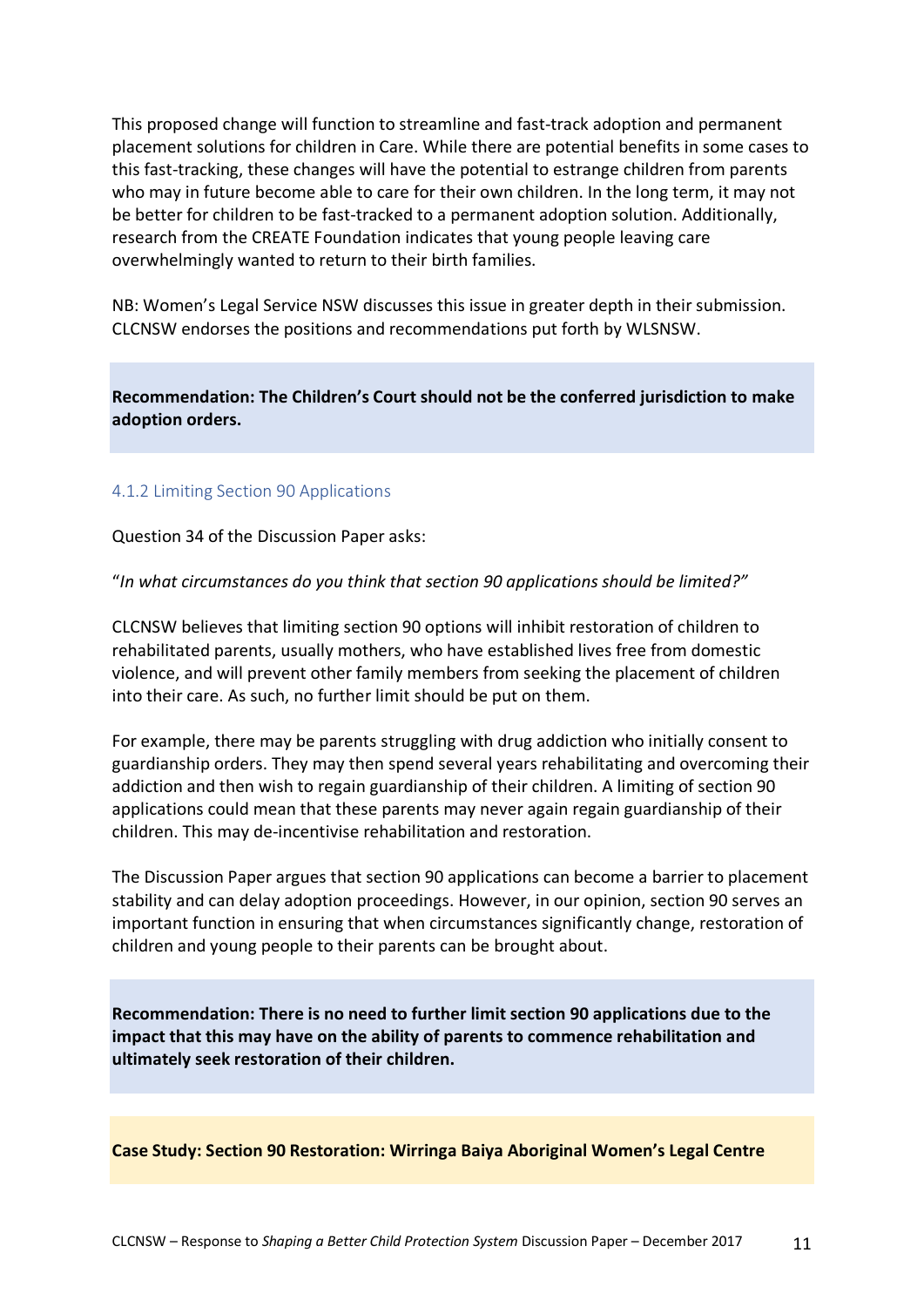Wirringa Baiya assisted an Aboriginal mother whose two children had been removed from her and placed in foster care, to submit a section 90 application and regain custody of her children.

All of the client's parenting issues and the removal of the children stemmed from the extremely violent nature of the children's father. After the client's relationship with the children's father was severed, the client approached Legal Aid for a grant of aid for a section 90. Legal Aid directed her to a panel lawyer, and the client was briefly assisted to fill in a grant application form. The grant failed for lack of merit, and the client's appeal was also unsuccessful.

The client then approached Wirringa Baiya Aboriginal Women's Legal Centre. As a community legal centre, Wirringa Baiya had the flexibility to spend many hours on the phone with the client and to let her take breaks when she needed to, which was important given the trauma she had experienced from the children's father.

Wirringa Baiya were then able to spend many more hours gathering evidence to support the client's application, including glowing contact reports from the NGO case-managing the children and reports from her psychologist and counsellor. During the time Wirringa Baiya spent with client, her contact with the children went from supervised to unsupervised and finally to overnight visits. The client had attended numerous domestic violence and parenting courses and was able to articulate what it was that she found beneficial.

The client's new legal aid application, with the drafted affidavit and supporting documents, was successful. The client was granted leave from the Children's Court for her section 90, and the client's children were placed back in her care in time for Christmas; a fantastic outcome for both the client and two her young children made possible through the extensive and flexible work of Wirringa Baiya Aboriginal Women's Legal Centre.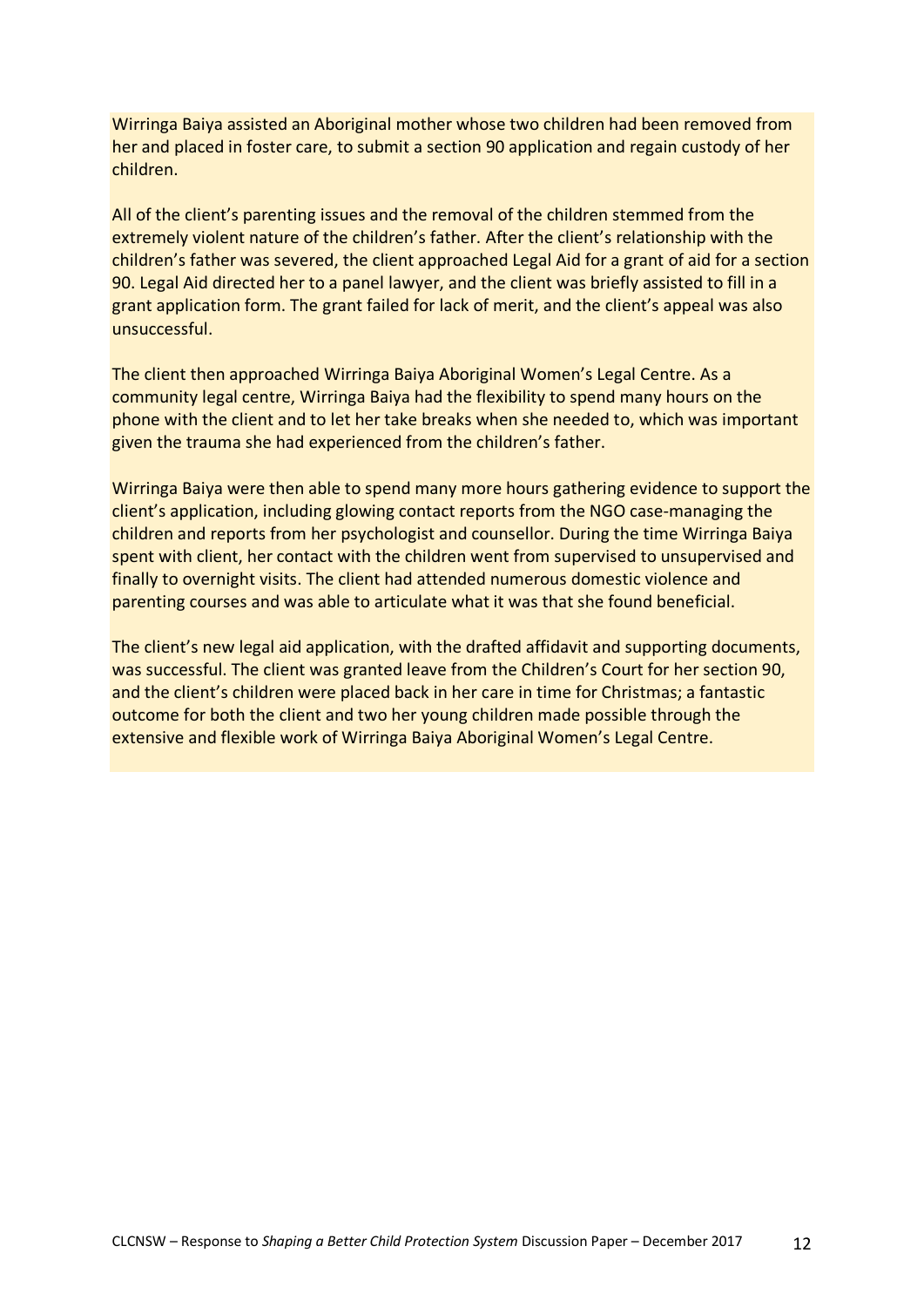### 4.1.3 Shorter-term court orders (STCOs)

Questions 20 through 26 of the Discussion Paper refer to shorter term court orders (STCOs). At present, longer term court orders allocate parental responsibility to the Minister until age 18. Community Legal Centres NSW believes that STCOs that allocate parental responsibility to the Minister for shorter periods of time may encourage caseworkers to work towards permanency via restoration, guardianship orders or open adoption within a defined timeframe.

STCOs have the potential to offer greater flexibility, and to leave the way open to restoration. For instance, if risk factors lead to an immediate removal of a baby from hospital, a STCO allows the baby to be placed temporarily while the risk factors are dealt with and mitigated, with a view to restoration, rather than being moved directly onto a care plan for long-term placement.

**Recommendation:** Shorter Term Court Orders be implemented to focus on family preservation and restoration.

### **Case Study: Early Support and Advocacy: Wirringa Baiya Aboriginal Women's Legal Centre**

Wirringa Baiya provided parent advocacy to a young, rural, Aboriginal mum who was refusing to engage with FACS and was at risk of losing her newborn baby. The client was refusing to engage with the caseworker or sign a safety plan.

Wirringa Baiya provided the client with legal advice, information and advocacy casework. Wirringa Baiya staff liaised with the caseworker and the client to narrow the issues of concern for both parties. Wirringa Baiya provided the client with honest advice about the SARA process, FACS's obligation to investigate ROSH notifications and the possible consequences when safety and risk issues are not addressed.

The client agreed to work with the caseworker to address the caseworker's concerns.

Wirringa Baiya contacted the client and caseworker several months later and confirmed that the two were working together to ensure the baby's safety with the mother. The client has agreed to not return to her father's home and the caseworker assisted in finding her a house. Client said she has been very happy with the caseworker and thanked Wirringa Baiya for assistance. Caseworker was also happy with the change in the client's attitude. The baby was not removed and is still living with the mother.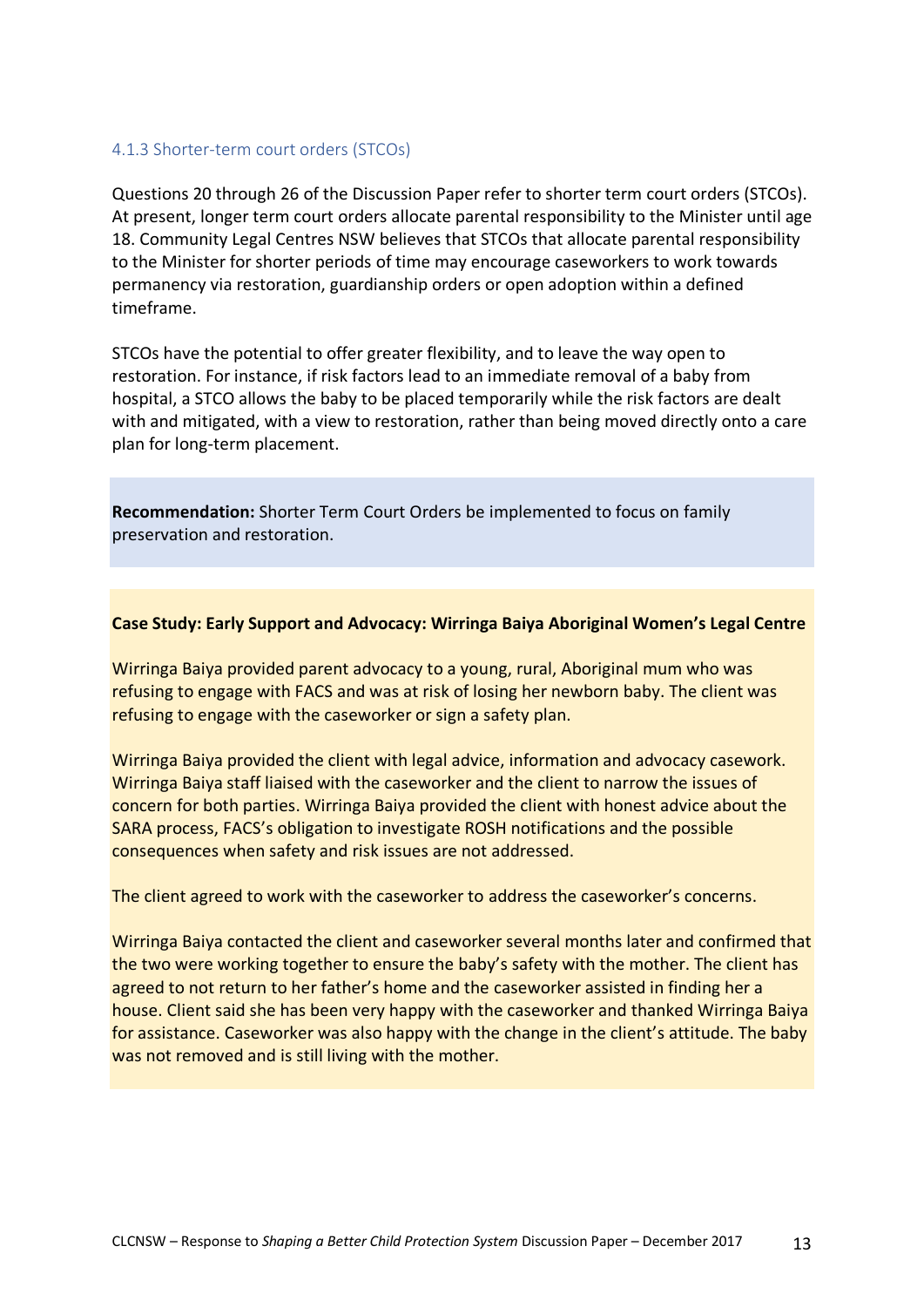### 4.2 Adoption

Women's Legal Service NSW will be addressing many of the proposals surrounding changes to Adoption in their submission. Some of these include:

- There be no targets set for adoption.
- The Children's Court not be given jurisdiction to decide adoption matters.
- There be no additional grounds to dispense with parental consent in adoption matters.

CLCNSW endorses the recommendations made by WLSNSW regarding adoption.

## 4.3 Accountability of NGOs

CLCNSW believes that there are several potential concerns when it comes to the prospects of family restoration in this area.

Generally, NGOs consider the child or the carer to be their client, rather than the parents or broader family. Further, family restoration work is resource intensive; funding and incentives should reflect this. It is for these reasons, among others, that CLCNSW recommends that the NSW Government increased funding to CLCs to carry out care and protection work. Please see Section 5.

Anecdotal evidence indicates that in many cases of Section 86 mediations, while an NGO service provider may come to an agreement in a mediation, they may not then necessarily act on this agreement, with the effect that advocates may months later still be arguing for the same position already agreed upon in mediation. The only recourse then for parents and grandparents is to pursue a Section 90 application and thus return the case to the court system.

NGOs should be obliged to prioritise restoration, and to comply with agreements made in mediation.

**Recommendation: The Department should enforce and better regulate compliance of NGOs with outcomes of mediation; NGOs should be accountable for decisions they make around contact between children and their parents, family members and/or guardians, and face consequences when they do not comply.**

**Case Study: Accountability of Out of Home Care Providers: Hume Riverina Community Legal Service**

Susan is the paternal grandmother of two young children placed in Out Of Home Care as a result of Children's Court Orders made about 18 months ago. At no stage was Susan considered or assessed for a kinship placement.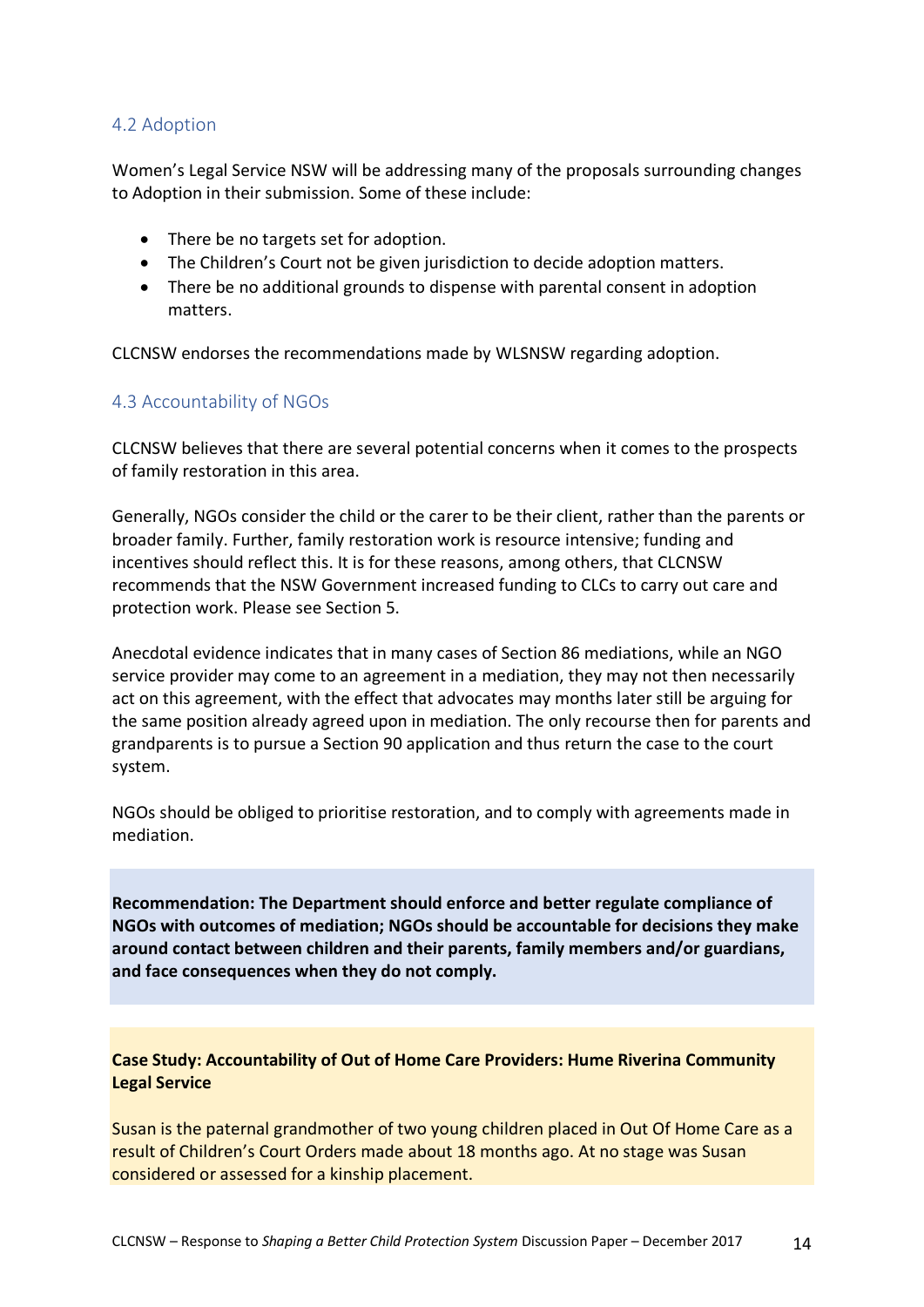The children have been with 5 different carers in the past 18 months, in 3 different rural towns in the southern Riverina, which are several hours apart via car. Accordingly the children have also been in 3 different child care centres – they are not yet at school. Susan and her husband see the children monthly for two hours supervised, under the Care Plan, but this involves a road trip of two hours each way for them. The older child is now asking to stay with her grandparents.

Had Susan received early intervention legal advice, or received legal advice during the court process, she may have been assessed as the carer or even guardian and the children may not have endured the numerous changes they have experienced. With the NSW government's focus on permanency of placement, early legal advice may have resulted in a far better outcome. Now, the only option available to Susan is to negotiate more contact via ADR, or to make a s90 Application to change the Orders, both of which could be problematic and will involve more legal resources.

OOHC providers need to be more accountable to ensure that movements such as these children have experienced do not happen.

## 4.4 Early Support & Restoration

As outlined in section 3 of this submission, CLCNSW believe a greater focus on early support is a positive step.

### 4.4.1 Prior Alternative Action

The Intellectual Disability Rights Service addresses Prior Alternative Action in their submission:

"IDRS believes that successful alternative action for parents with cognitive disabilities is dependent upon the engagement of the FACS caseworker with the parent and includes as a minimum –

- Identification of the parent's/family's strengths
- Identification of the parent's/family's informal supports
- Identification of parent/family deficits
- Where the safety of children is threatened by domestic violence perpetrated by one family member upon the rest of the family, IDRS believes the state has a role in supporting non-offending parents to remain in the home, and support for the non-offending parent to access the protection of the ADVO system, with an emphasis on removing the offending partner from living with the victim family. This would involve cooperation between FACS and the police. Alternatively FACS should assist non-offending parents and their children to find safe accommodation as a priority
- Family Group Conferencing or other ADR prior to filing a care application unless it is unsafe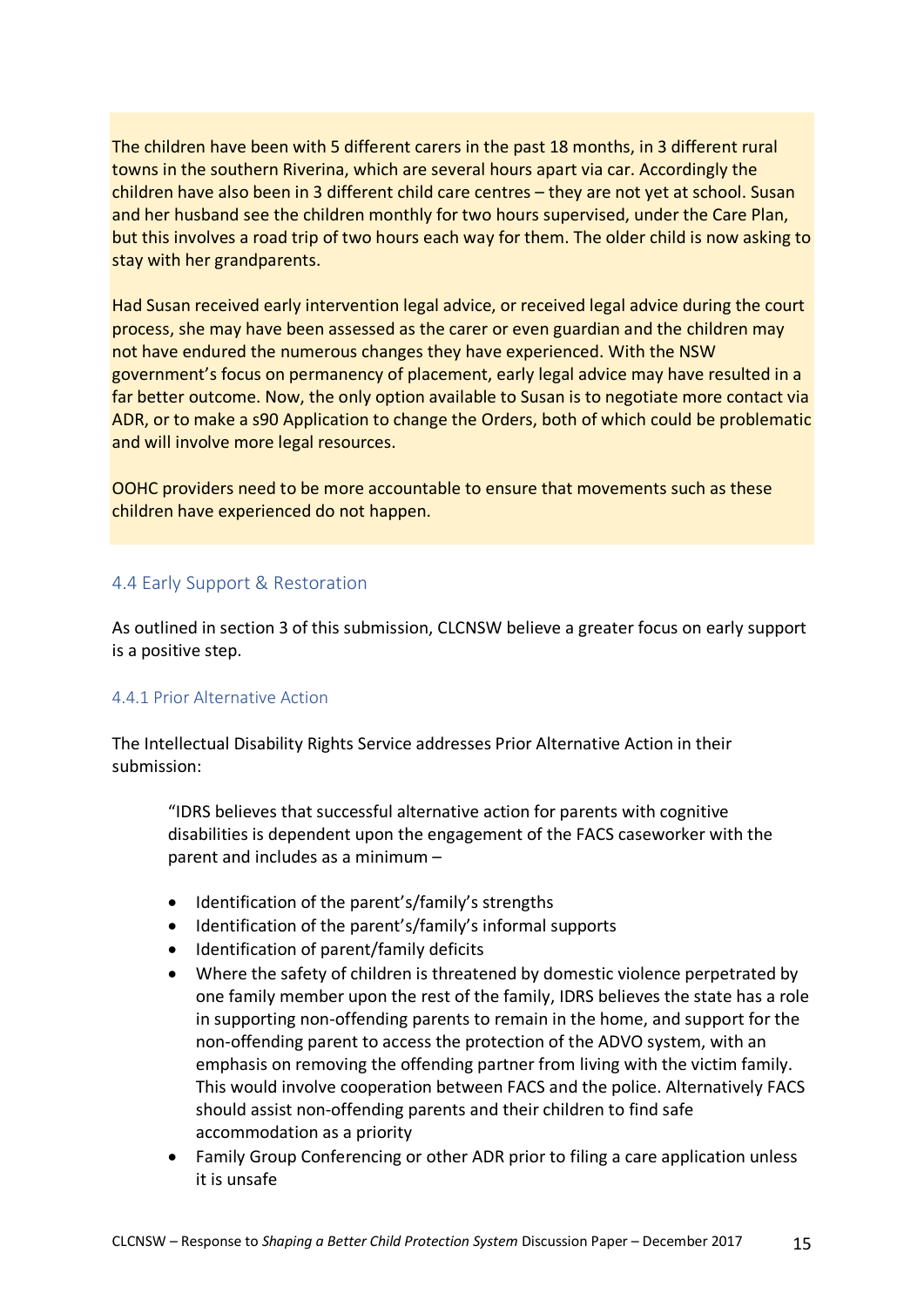- Development of a family preservation case plan if risk assessment indicates that would be safe for the child
- Implementation of family preservation case plan including intensive family support case work such as Brighter Futures of IFSS. In the case of parents with cognitive disability engagement with intensive family support should be led by workers with experience and training in supporting people living with cognitive disability."

CLCNSW endorses the recommendations made by the IDRS.

### 4.4.2 Obligation of FACS to Alternative Dispute Resolution (ADR)

Community Legal Centres NSW believes the obligation of FACS to Alternative Dispute Resolution (ADR) should be strengthened. ADR informs parents of concerns earlier than at the stage of child removal and allows parents the opportunity to respond to these concerns. In order for ADR to fulfil its potential as a flexible, culturally responsive process, safeguards and supports for families are necessary.

Parents and grandparents entering ADR without legal advice are often unaware of their options and legal rights, and thus are not afforded the option of framing their own, appropriate, potential solutions. It is the opinion of our sector that every parent and grandparent should be provided with legal advice before entering dispute resolution processes so as to be able to frame their position.

Child Protection legislation must include a comprehensive framework for Alternative Dispute Resolution that supports parents, family members and/or guardians to fully participate, and that addresses power imbalances. Along these lines there should also be an obligation on FACS to ensure that people with specialist needs, including people with cognitive disabilities and Aboriginal and Torres Strait Islander people, are provided with specialist support, including legal support. For the best long-term outcomes, families should be given early legal advice, case management and support tailored to their needs.

The 2014 CLCNSW Issues Paper regarding Changes to Child Protection Laws in NSW made reference to the need for a comprehensive framework for ADR in the legislation, which must include:

- involving legal advisors where appropriate as well as other support persons in the ADR process to properly address power imbalances between parents and child protection authorities (particularly important where family violence is present);
- comprehensive screening and risk assessment frameworks and tools to assess risk and suitability of matters for ADR;
- impartiality of the mediator; and
- a court process or similar review mechanism where an outcome at ADR has the potential to affect the rights of the parties.

A comprehensive framework for ADR is still very much a necessity.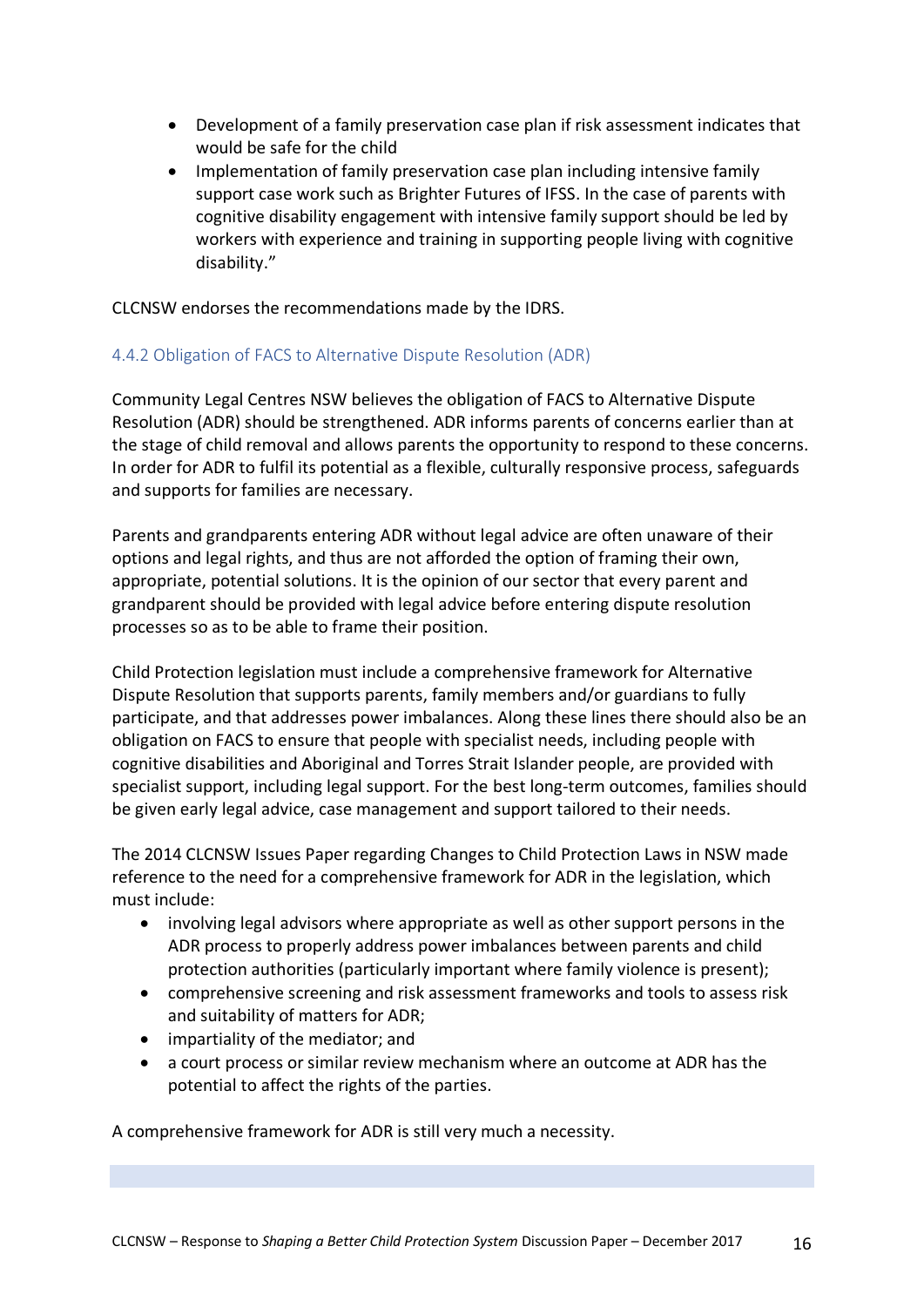**Recommendation: Every parent, family member and/or guardian must be given the opportunity to receive one-off free, accessible legal advice before entering into the NSW child protection processes with FACS, Family Group Conferencing or the NSW Children's Court.**

**Recommendation: People and communities with specialist needs, for example people with cognitive disabilities and Aboriginal and Torres Strait Islander people, should receive specialist support, including legal support prior to and throughout ADR.**

In order for this coordinated case management approach to be possible, community legal centres must be adequately funded to provide these services. The next section outlines the proposal for CLC funding that would provide for this necessary service, as well as other necessary services in the area of child protection.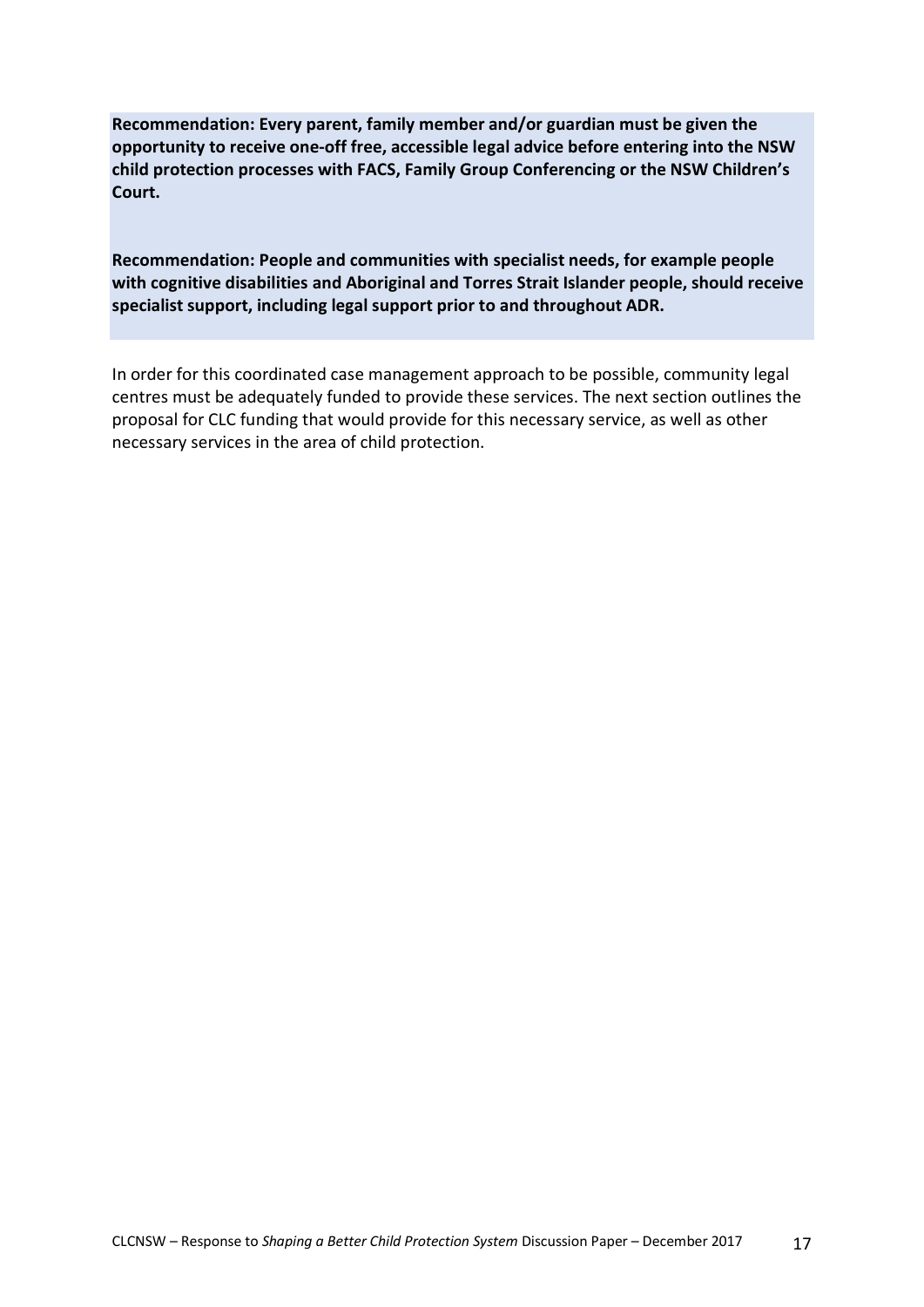## 5. CLCNSW Funding Proposal

## 5.1 Community legal centres: supporting families in the child protection system

Community legal centres (CLCs) help clients that fall through the gaps and have worked closely with complex client groups for many years, developing relationships of trust with hard to reach communities. CLCs interact with FACS, Legal Aid Commission, and Aboriginal Legal Services to deliver child protection legal services and casework, and expertly situated to identify, engage and connect with these clients, especially where a grant of aid is not available, or where the problem is complex and multi-layered.

CLC workers receive advanced training in trauma impacts, and participate in professional development, which has positioned the legal and non-legal workers in CLCs as expert advocates in a variety of specialised fields such as gender-based violence, disability discrimination, and child protection.

With limited funding to date, a number of community legal centres in NSW have been able to develop rapport and relationships of trust with at risk families, and thus work constructively to assist clients understand why their family has come to the attention of FACS. At the same time, CLCs have been able to act as an intermediary with FACS so that FACS workers can work constructively with the family, their support network and the CLC worker to connect the family with local support services and address the child protection issues.

This non-legal advocacy and support can result in avoiding the need for a PRC or Children's Court proceedings. Increased funding for non-legal advocacy and support would mean more CLCs could work in these areas, with better outcomes for families across NSW.

### **Case study: Early Intervention advice for a Grandmother: Macarthur Legal Centre**

Rosa is a 45-year-old mother and grandmother from a CALD background. She is married and works as a health professional. Her daughter and her daughter's boyfriend have a 9-monthold child and there are substance abuse and domestic violence issues in their relationship.

Rosa and her husband attended MLC very distressed as they had just been advised by Family and Community Services (FACS) that her granddaughter had just been assumed into Out of Home Care (OOHC) by Family and Community Services (FACS) after a medical examination had determined that her granddaughter, Eva, had a second break in her leg. (The first break had been undetected). The father is suspected of causing this harm.

Rosa was distressed because her granddaughter had been seriously injured and was now in the care of strangers. Maria was completely unaware of the Child Protection system and her right to request to be assessed as the primary caregiver for Eva.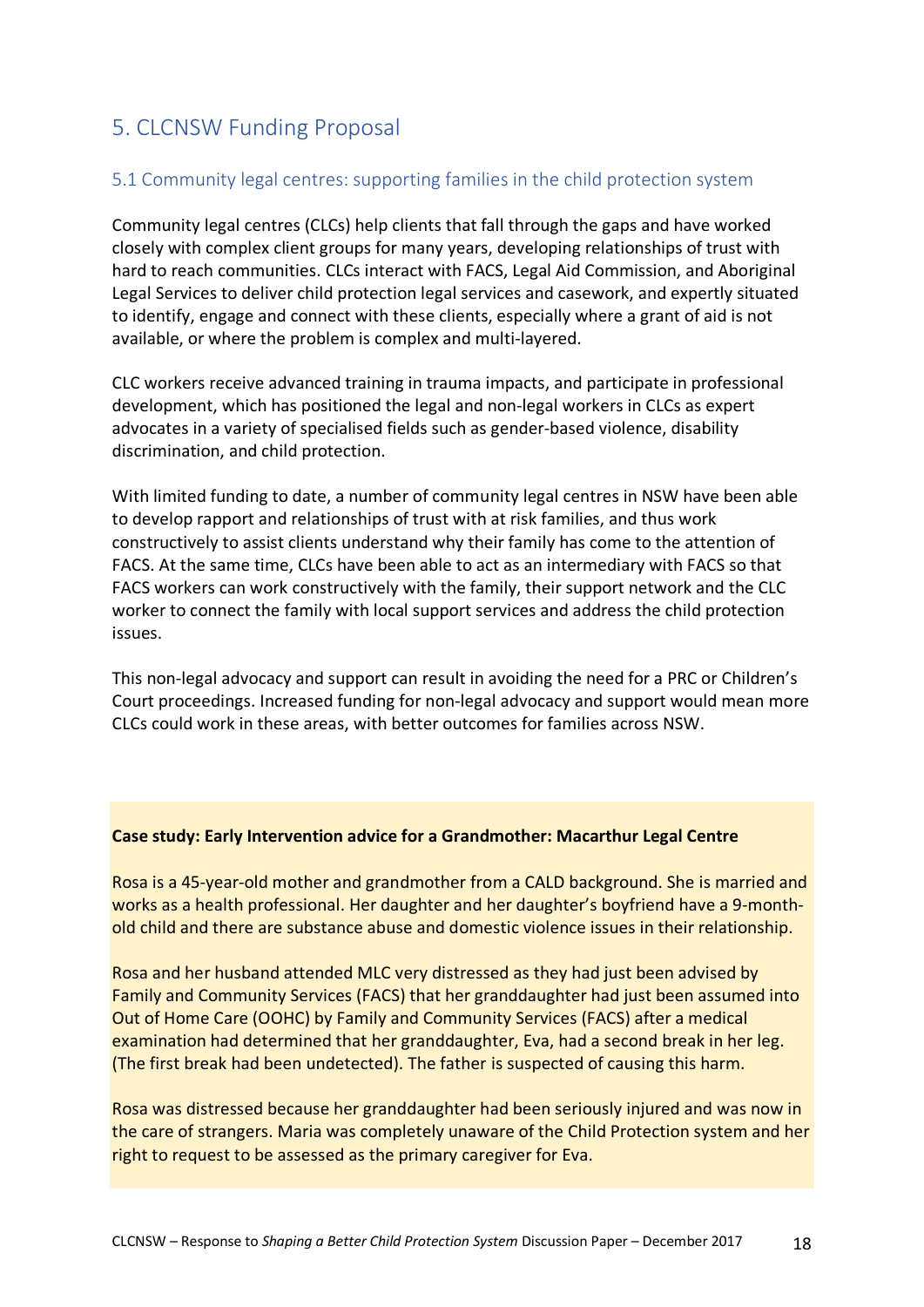Rosa was concerned that her request to be approved as a carer would be rejected as she herself had been sexually abused as a child. Advice was given to Maria about her merits as a carer for her own granddaughter and her strengths as a carer (supportive stable relationship, own home, employment as a health professional).

Rosa left MLC with a plan to contact the FACS caseworker and request an immediate assessment of her and her husband as carers for Eva and within 48 hours Eva was placed in Rosa's care. Parental Responsibility orders for Eva were then applied for with the consent of Rosa's daughter. Eva remains in Rosa's care and the mother and father have supervised contact with Eva whilst they sort out their individual issues.

#### 5.1.1 Specialist legal services

CLCs engage in legal and non-legal, trauma-informed, culturally competent casework that is flexible, client-centred, responsive and holistic, to ensure that vulnerable families are identified and supported, ideally before their issues escalate to become legal problems. Importantly, CLCs have the time, empathy, cultural competency and skills to help families to untangle the web of the child protection system, and to forge links with government and non-government agencies delivering early support services; a link which is particularly important for Aboriginal communities, clients with complex needs, including victims/survivors of family violence and culturally and linguistically diverse clients, who may understandably have low levels of trust in institutions.

CLCs can support families already in contact with FACS through targeted legal advice and referrals, education, support and non-legal advocacy through two proposed funding models outlined below. Ultimately, CLCs want to ensure that their clients understand the child protection system, their responsibilities, and their options and to work alongside the other legal agencies such as Legal Aid and the Aboriginal Legal Service – all of which were key recommendations in the NSW Legislative Council's Child Protection Report.

Enhanced funding would enable CLCs to expand this work and help vulnerable clients to identify, address and manage their problems before they have legal problems.

#### **Case Study: knowmore legal service**

knowmore legal service was estbalished to give free legal advice to people who are considering telling their story or providing information to the Royal Commission into Institutional Responses to Child Sexual Abuse. The organisation has developed a service model which integrates social workers and counsellors, and Aboriginal and Torres Strait Islander engagement advisors with lawyers to form client service teams and has explicitly adopted the principles of trauma-informed care and service delivery.

An independent assessment<sup>1</sup> of knowmore found that this model of service provision provides a 'text book' example of trauma-informed care and demonstrates 'best practice'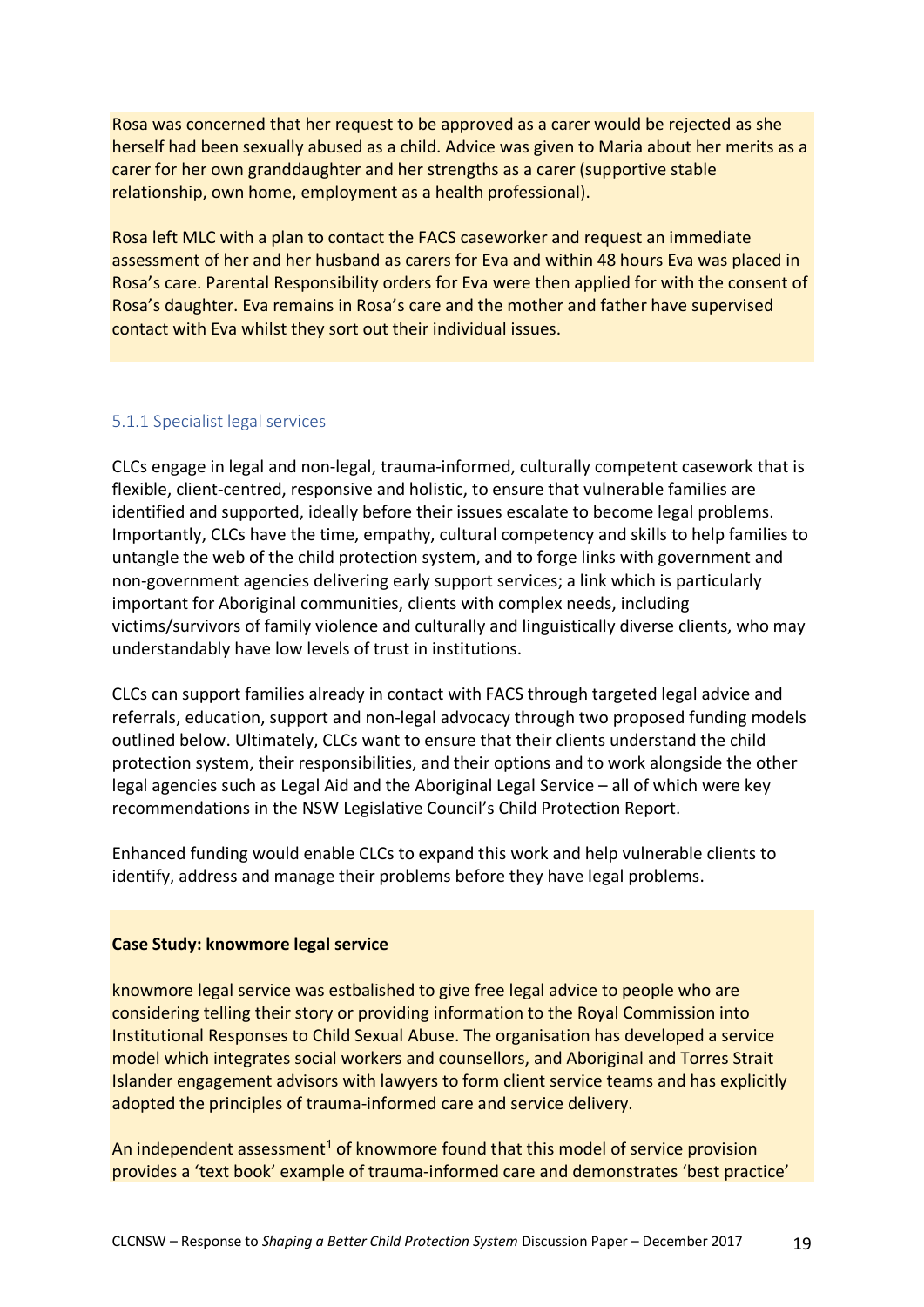for vulnerable communities. Feedback from service providers and legal practitioners was that knowmore has had a positive and demonstrable impact on the client group's ability to reach the Royal Commission and to participate in its structures, a key learning for how to engage vulnerable clients in processes and systems that may be unfamiliar to them. Additionally, Aboriginal and Torres Strait Islander people make up over 20% of knowmore's clients, explained in part by the high rates of Aboriginal children in institutional settings, but also is due to the commitment that the service has had to employing highly skilled Aboriginal caseworkers and ensuring the cultural competency of all staff.

Aspects of what has worked well at knowmore can be incorporated into CLC Child Protection service model by bringing together multi-disciplinary skills to assist clients with multiple and complex needs.

### **Case Study: Intellectual Disability Rights Service (IDRS)**

The Intellectual Disability Rights Service provides support for parents with an intellectual disability and who are involved with FACS. IDRS advocates coordinate trained volunteers to provide court support in Newcastle, Sydney and Wollongong; these non-legal disability advocates can:

- attend court and other appointments,

- understand legal documents and how to participate in the process, and

- be a point of contact for parents when they need assurance or reminders about what they need to be doing or about appointments they need to keep.

Where there is a conflict, IDRS can refer a parent to a specialist disability advocate who can negotiate other issues, provide parents with accessible information about stages in a care matter, contact with their child, working with community services, going to court, and accessing help in the community including the NDIS.

## 5.1.2 Health–Justice Partnerships

Research has found that many people disclose personal problems to a GP, midwife, counsellor or health professional long before they would think of going to see a lawyer.<sup>14</sup> However, by intervening early, lawyers can work with health services such as Family Mental Health Support Services to identify clients at risk, and to assist with advice, referrals and colocated casework services. Research in this area has acknowledged the importance in identifying, accessing and engaging "hard to reach clients"; and CLCs work well with these clients already, and with sufficient funding, are well positioned to provide this work by establishing health justice partnerships.

 $\overline{a}$ 

<sup>&</sup>lt;sup>14</sup> Health Justice Partnerships Australia (reference)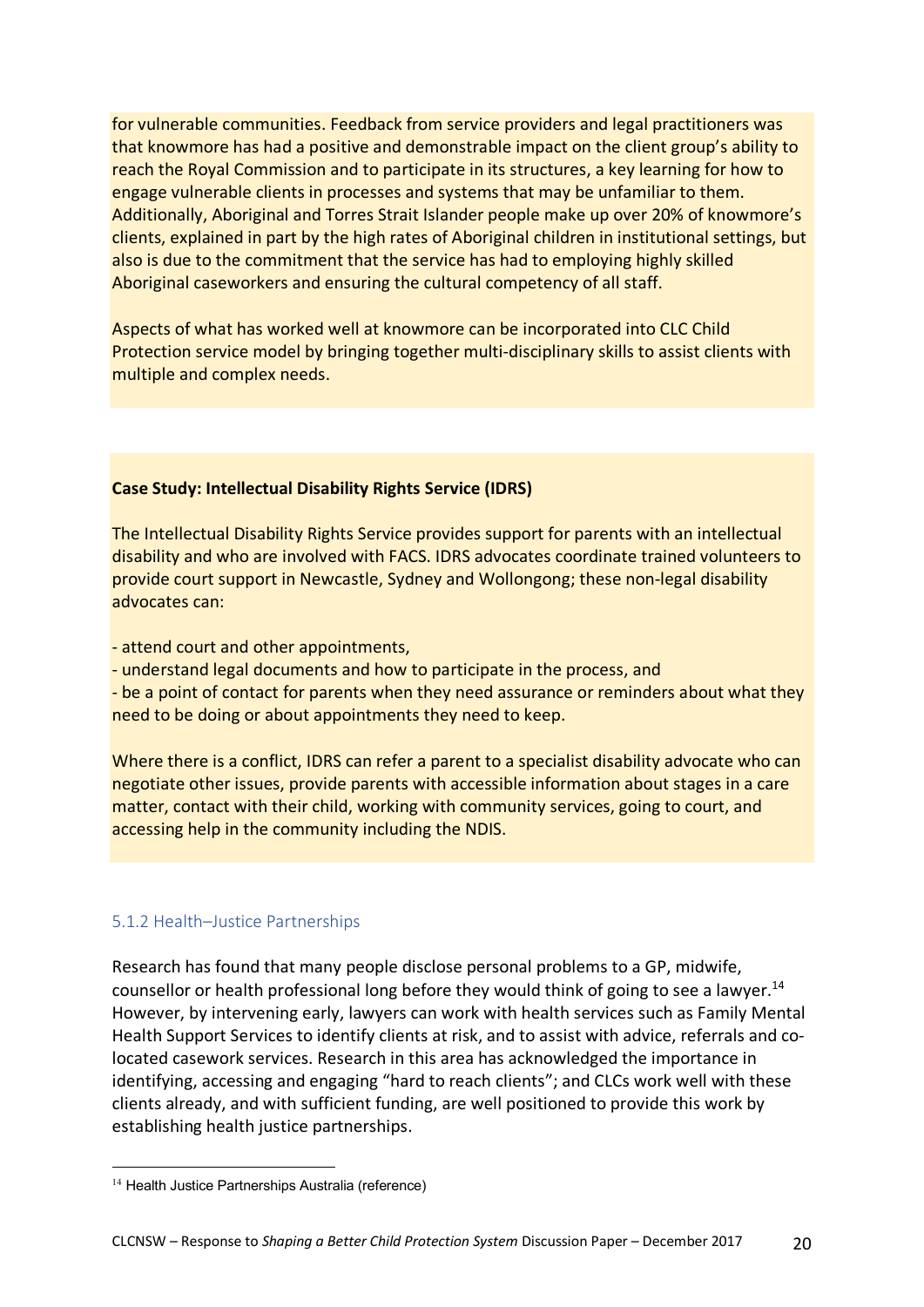## **Case Study: Early Intervention Work in Action in a Health-Justice Partnership: Redfern Legal Centre**

For the past three years Redfern Legal Centre and has been working in partnership with the prenatal and midwifery service at Royal Prince Alfred Hospital in a Health-Justice Partnership. This initiative has enabled collaboration between lawyers, midwives and social workers to identify women at risk and support them with holistic case-management and legal casework, and to link them to the support needed. CLCs can help in this space because of the flexibility of CLCs to work collaboratively with non-legal staff and services, across many problems, not just strict legal problems. This initiative enables women to access legal advice in a safe and trusted space, about a range of issues from child protection, to family law, credit and debt, financial management, housing issues and so on. The benefit for mothers, babies and families has been substantial in that this collaboration has connected them at a stressful time to the holistic legal advice they need, and an added benefit has been the reduction in child protection issues so that FACS are in fewer cases required to remove babies.

Increased funding for this particular service would ensure this program could continue and would enable a lawyer to be available five days a week to provide this important work. Broader funding across the sector would allow other CLCs to establish similar health-justice partnerships.

## 5.2 A model for providing specialist child protection casework in CLCs

### 5.2.1 Specialist Care & Protection Teams

CLCs require additional funding to respond to the changing child protection environment. With such, we would be able to establish specialist Care & Protection Teams to deliver specialist, holistic and trauma-informed casework services. These teams would expand on the good practice already operating in community legal centres as outlined above.

**Recommendation: That increased funding be provided to the CLC sector, on top of the limited Care Partner funding via Legal Aid NSW, to provide early intervention legal advice and support for people involved in the care and protection system. This is estimated at \$4.7 million per annum.**

*NB: An outline of the proposed spread of Care & Protection Teams in CLCs across NSW, based on the rates of ROSH Reports across NSW, is available as an Appendix.*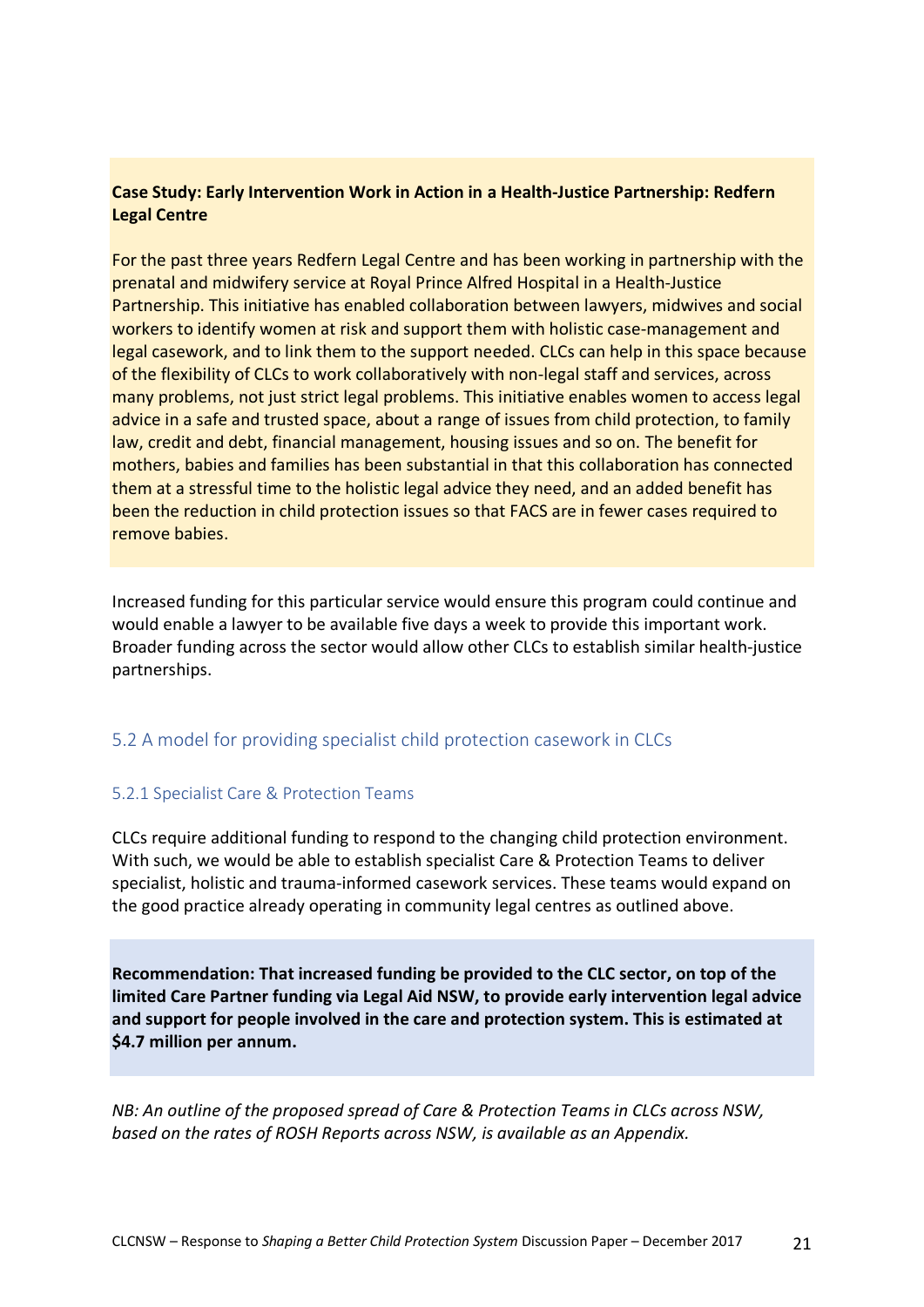Under this recommendation, community legal centres already providing services through limited Care Partners funding via Legal Aid NSW would receive additional funding to increase the services they are able to provide. Centres currently not received Care Partner funding would get new funds to enable their work in this area.

Ideally, one agency should provide all of the funding, either direct to CLCs or via Community Legal Centres NSW as the peak organisation.

Features of the CLCNSW child protection legal services:

- We are client-centred, offering choice, collaboration and empowerment.
- We are flexible, responsive and focused on early support.
- We engage in community education and engagement to equip clients with the resources and information that they need within a single service.
- We offer co-located services to key 'at risk' client groups outlined above by partnering with local services such as DSS funded Family Mental Health Support Services, Women's Health Centres, Aboriginal Medical Services, mental health and counselling services, and local health networks.

### **The CLCNSW Care & Protection Team Members:**

Lawyer:

- provides initial legal advice, legal casework and advocacy in ROSH matters
- engages in early intervention non-legal casework and advocacy in other matters
- does mediation, application for orders, PRC and PCO and other early intervention
- works co-operatively with support and specialist workers on an as needs basis

Non-legal support worker:

- Could be a social worker, community worker, counsellor or other type of support worker, depending on the needs of the community and make-up of the CLC.
- works with families both with ROSH and non-ROSH status.
- offers crisis-based counselling and support.
- makes referrals to support agencies to address welfare, housing, drug and alcohol and other support needs.
- helps to arrange and attend appointments as needed and liaise with FACS and work with family to address the issues in a parenting plan, PRC or PCO.
- helps to make links to other community services to reduce risks for family and to mitigate ongoing or escalating child protection concerns.

Specialist worker:

- Could be a disability advocate or Aboriginal Legal Access worker, for example, depending on circumstances and the needs of the community.
- in collaboration with the social worker and lawyer, attends appointments as needed and helps client to navigate the system, providing explanations as needed.
- advocates and at times, acts as intermediary for client especially in appointments or at times of stress.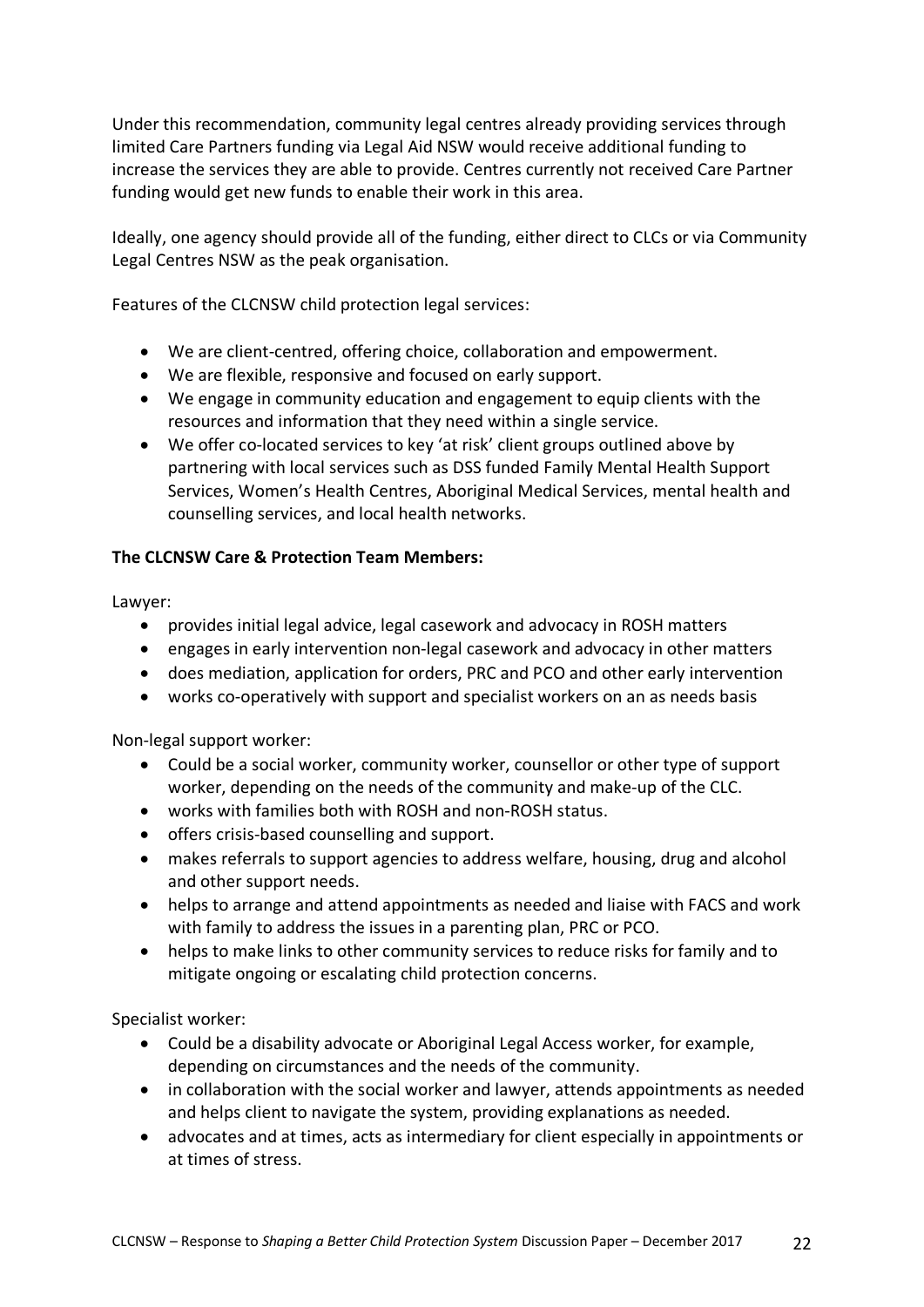- helps to establish and build relationships throughout the community and with other relevant agencies.
- provides education and upskills other services to be culturally informed, responsive and competent.

NB: Depending on the need of the CLC, and the skills available within the organisation's team, only one non-legal support worker may be required, covering both the non-legal support and specialist worker activities.

For example, the Intellectual Disability Rights Centre may require a specialist disability advocate to provide a broad range of support, or Western NSW CLC may require one Aboriginal engagement worker and one community worker.

## 5.2.2. Model of service delivery

Depending on the identified levels of children at risk of significant harm across FACS districts, as outlined in the NSW Legislative Council Report, CLCNSW has identified that some CLCs required a full-time Care & Protection Team, while others require a part-time Care & Protection Team.

## **Full time CLC Care & Protection Team**

A full-time community legal centre Care & Protection Team comprises:

- 1 full-time lawyer at 5 days per week
- 4 days per week total for non-legal support and/or specialist support.

### **Part time CLC Care & Protection Team**

A part-time community legal centre Care & Protection Team comprises:

- 1 part-time lawyer at 2 days per week.
- 2 days per week total for non-legal support and/or specialist support.

There are number of ways in which the CLC Child Protection service delivery model may be flexible. For example, depending on the location, the CLC Care & Protection Team may establish a local health-justice partnership, working closely with social workers already in the hospital, and supplementing this team with an Aboriginal Legal Access worker.

Additionally, depending on the level of funding secured, and in consultation with member CLCs, CLCNSW will examine the possibility of CLCs sharing Care & Protection Teams across FACS District areas. This would enable closer collaboration with FACS officers and also allow more flexibility assist in the recruitment and retention of appropriate staff.

## 5.2.3 Funding Requirements

Based on the based, Community Legal Centres NSW is requesting funding for an additional 18 lawyers and 18 non-legal support / specialist workers in community legal centres across NSW, plus support funding to administer, train and resource the program.

This request and the accompanying table is based on a rationale that: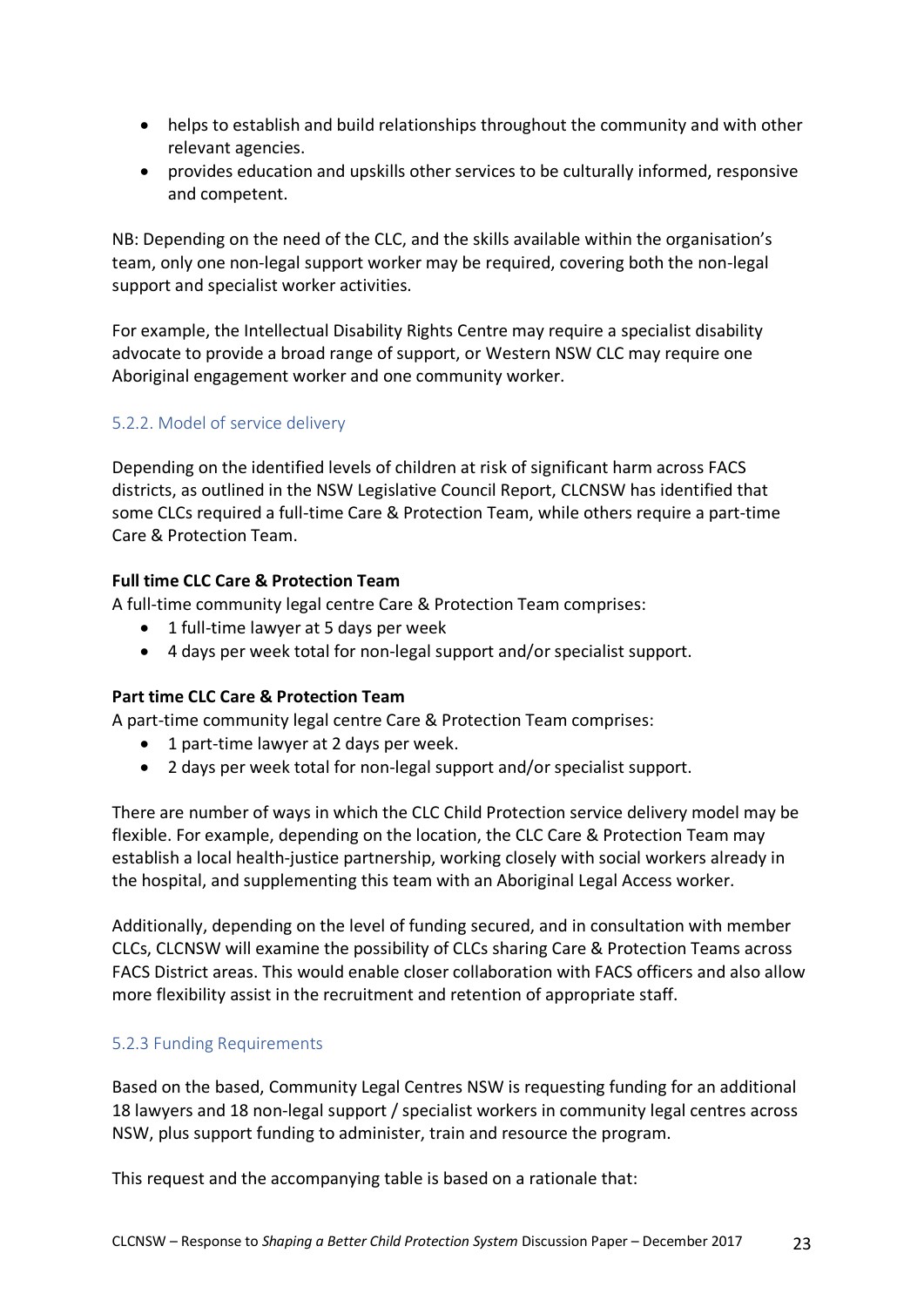- CLCs that currently have care and protection legal funding,<sup>15</sup> should be funded to a full-time capacity to respond to the demand being put on their service; and that
- CLCs without specific care and protection funding, be enabled to establish the specialist care and protection legal and support services.

This view has been formed after consultation with the sector and an acknowledgement that the CLCs currently providing specialist care and protection services are at capacity. Some CLCs have been forced to put clients on waiting lists, or to triage the most urgent matters for priority service. Without additional funding to increase these positions to a fulltime caseload, CLCs unable to do the vital, preventative and pre-emptive work with vulnerable families that is needed to reduce the number of children being removed and placed into out of home care (OOHC).

There are 12 CLCs that currently receive funding for care and protection work through the Care Partners funding initiative via Legal Aid NSW. Some of these CLCs employ a solicitor for 1.5, others for 2 or 3 days but no CLC has funding for a full-time solicitor. A number of these services are statewide and work with some of the most vulnerable people in the community, namely women, Aboriginal and Torres Strait Islander people, and clients with multiple and complex disabilities.

These centres are: Shoalcoast Community Legal Centre, Hume Riverina Community Legal Service, Elizabeth Evatt Community Legal Centre, Northern Rivers Community Legal Centre, Redfern Legal Centre, Macarthur Legal Centre, Western NSW CLC, Intellectual Disability Rights Service, Women's Legal Service NSW and Wirringa Baiya Aboriginal Women's Legal Service. Funding for these CLCs is sought in order to increase these lawyer roles to a fulltime caseload and engage and non-legal support/specialist worker.

The remaining ten centres for which funding is being sought need new funding in order to recruit specialist Care & Protection Team members at a part time capacity. This approach would enable these CLCs to commence providing specialist care and protection work. By adding these skills to existing legal centres, funding would equip these CLCs with the resources and staff necessary to provide specialist care and protection work. These centres are: Marrickville Legal Centre, Far West Community Legal Centre, North and North West Community Legal Centre, Hunter Community Legal Centre, South West Sydney Community Legal Centre, Inner City Legal Centre, Kingsford Legal Centre, Western Sydney Community Legal Centre (which has three branches), Mid North Coast CLC and Illawarra Legal Centre.

## 5.3 Aboriginal and Torres Strait Islander families: collaborating for change

CLCs recognize the need to specifically address the overrepresentation of Aboriginal and Torres Strait Islander children in out-of-home care in NSW. CLCs have a long history of providing legal advice and assistance to Aboriginal and Torres Strait Islander clients. CLCs also work alongside the Aboriginal Legal Service and other Aboriginal and Torres Strait Islander organizations to identify and address legal barriers which contribute to the

 $\overline{a}$ 

<sup>15</sup> Through the *"Care Partners"* funding program